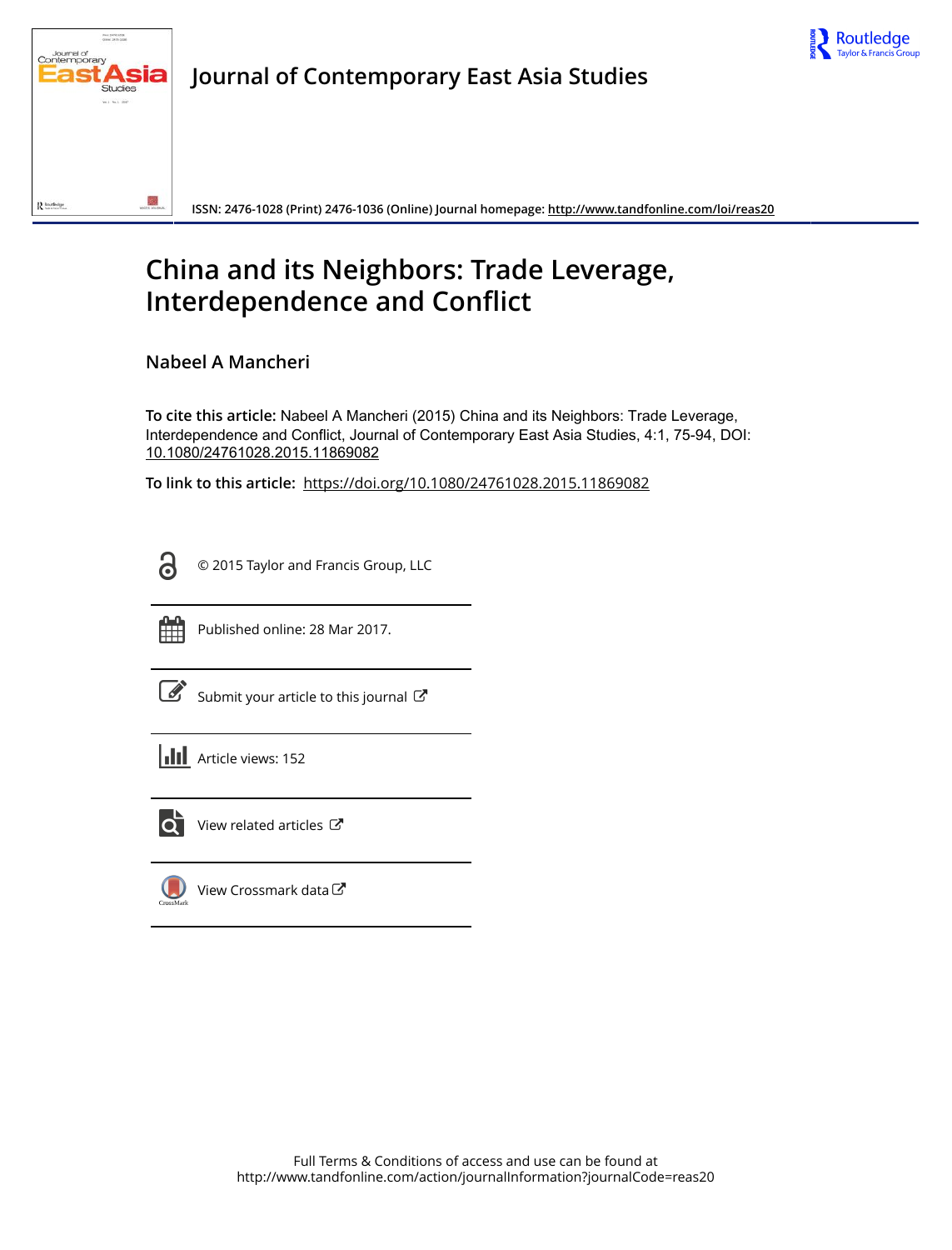## **China and its Neighbors: Trade Leverage, Interdependence and Conflict**

*Nabeel A MANCHERI*

## **Abstract**

Economically, China, ASEAN and other countries in the region are highly integrated. From an economic perspective, this is reflected in the rapid increase in trade and investment flows. As China grows fast and trade relations with its neighbours increase rapidly, the phenomenon may lead to a situation where China uses its trade strength against its partners as a political tool. Similarly, some of its trade partners may possess certain soft power against China by using trade as a potential leverage. This can be defined in terms of import strength or export strength of a particular country and its dependence on China. This paper tries to analyse how the import and export dependence among East Asian countries work as a potential leverage that is utilized for political gains and national power projections. It also tests whether trade dependence can avert military conflicts in East Asia or not.

## **Keywords**

trade dependence, East Asian conflict, economic leverage

China, Association of Southeast Asian Nations (ASEAN) and other countries in the region hold a unique status among the comity of nations as the most dynamic economies of the world though their development paths have been different. These countries are highly integrated economically. From an economic perspective, this is reflected in the rapid increase in the degree of integration through international trade and investment flows. China is the largest economy in the region, also the largest exporter and largest trading nation, followed by Japan, South Korea and India. Trade constitutes almost 50 per cent of the Gross Domestic Product (GDP) of all countries in the region barring the least developed countries from South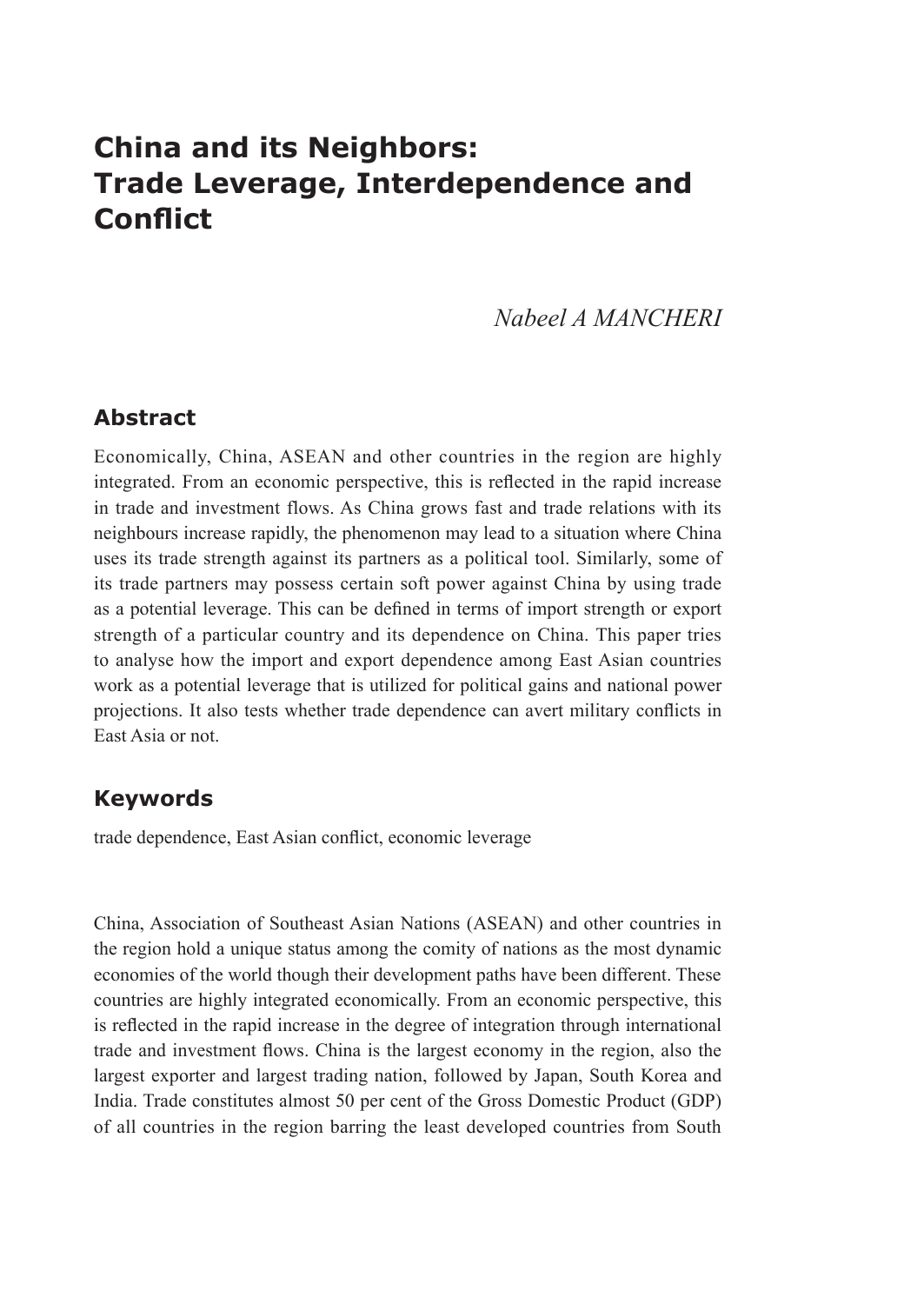Asia and ASEAN. This increased trade-GDP ratio has led to greater economic interdependence among East Asian countries while their political relations have been quite naïve in recent past.

The security dilemma and the emerging balance of power in the East Asian Region can be analyzed by comparing economic strength of each state. The main argument in this paper is developed to test whether trade dependence can prevent military conflicts from escalation in East Asia or not. The present study tries to analyse how the import and export dependence among East Asian countries work as a potential leverage that is utilsed for political gains and national power projections. East Asia is stuck in a number of territorial disputes and there is possibility of miscalculations and military conflicts in the future.<sup>1</sup> The East China Sea disputes among China, Japan and Korea or the South China Sea disputes among China and ASEAN members or the long and unsettled border problems between India and China are the major concerns to the peace and stability in East Asia.

China's assertiveness in East Asia by various means including economic coercion represents a security threat to other nations, who have contested claims in the region. China's status can be interpreted as that of a regional power who's military and economic capabilities far outstrip those of other states. China's economic interests in the region are especially intermingled with China's grand strategy. According to Goodman P. M of Center for Strategic and Internatoinal Studies (CSIS), economics and diplomacy are two sides of a same coin. One side represents diplomacy to promote exports, investment and other economic activities that contribute to a country's prosperity; and the other side repprsents it as an an economic tool—from sanctions to trade negotiations—to shape the behaviour of other countries in support of a nation's security and other foreign policy goals.<sup>2</sup> Passive side of this proposition is that the economics or greater trade can deter the potential conflicts among countries.

The conflict in the region could also be theoretically understood through a neorealist paradigm. In spite of increasing economic cooperation between the parties involved, the region is in a state of suspicion, which breeds tension,

 $1$  China has unleashed a new wave of aggressive posture in the region started with the rare earth embargo to Japan in 2010 after a territorial incident in East China Sea and then the incidence such as de facto seizure of the Scarborough Shoal from the Philippines in 2012, declaration of an Air Defense Identification in 2013 over an area of the East China Sea, siege of the Second Thomas Shoal in the Spratlys in early 2014, construction of an airstrip on the Johnson South Reef, and the most recent naval skirmishes with Vietnam over Chinese deployment of Haiyang Shiyou 981 floating oil rig off the central coast of Vietnam, within Vietnam's lawful Exclusive Economic Zone (EEZ), just 120 nm from its maritime baseline.

<sup>2</sup> Goodman M P, "Economics as a Strategy", *Global Economics Monthly,* volume 3, issue 1 (January 2014), 1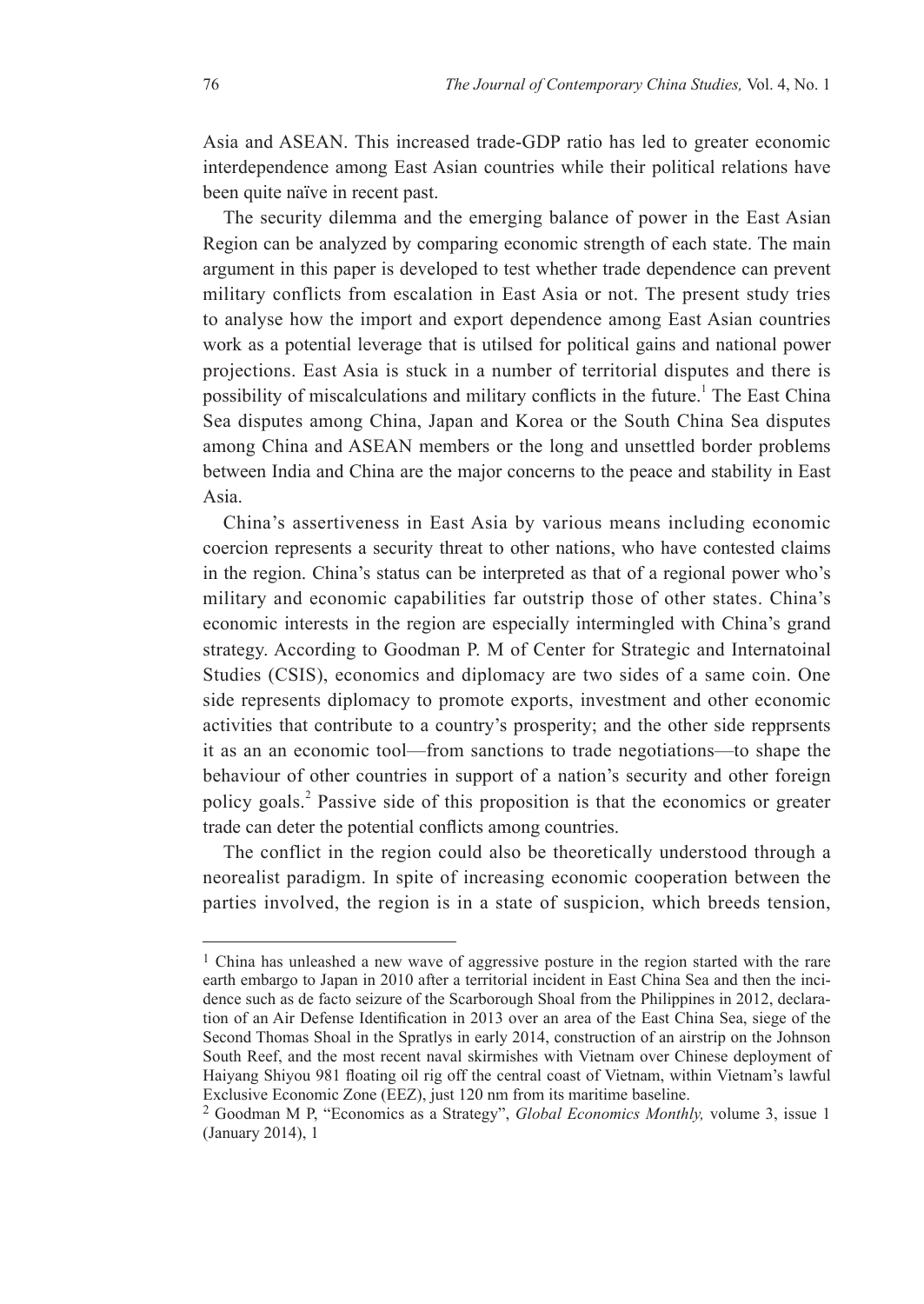conflict and war. Robert J argued that "when there are believed to be tight linkages between domestic and foreign policy, the quest for security may drive states to interfere preemptively in the domestic politics of others". Relationships between and amongst states are always characterised by uncertainty and suspicion, necessitating a security dilemma. States look to ensure security and survival through building up sufficient military capacity to assert sovereignty.<sup>3</sup> He also mentions that if use of forces is too costly to the states, there would be fewer restraints on the use of nonmilitary instruments such as economic tools described in this paper. $4$ 

Further, states are primarily concerned with relative gains that is either maintaining or improving their positions relative to other states. Within this context, states seek to maximise their security. States maximise their security by increasing their relative power status in the international system. Balance of power politics emerges as a tool to contain conflict and as a consequence of the structural dynamics of the international system and also if the distribution of power and capacities between and amongst states varies significantly. Neorealists mostly associate bipolar systems with greater degree of stability than multipolar systems. The balance of power is critical and maintaining the balance contributes significantly to reducing the likelihood of war.

There is also a collision between economics and security that pose a strategic challenge in Asia today. According to Feigenbaum, "the same countries that are trading, investing and growing together are beset by security tensions and dysfunctional diplomatic relationships".<sup>5</sup> Beijing's long-term strategic intentions cast deep anxieties among other nations in the region despite China has become the top trade partner for many of Asia's major economies. Yet, economic interdependence alone cannot serve as a conflict-mitigating mechanism.

## **1. Trade: A Conflict Mitigating Mechanism?**

Looking at the total trade of these countries reveals that China is the top importer as well as exporter from the region followed by Japan, South Korea and India. China also maintains a robust trade surplus which was equal to 177.3 billion euros in 2011. Singapore and South Korea are the two other countries in the region who have the trade volume over 500 billion and also have positive trade balance. Japan

<sup>3</sup> Robert J., "Cooperation under the Security Dilemma", *World Politics*, (Cambridge: Cambridge University Press 1978), vol. 30, no. 2, 167-214

<sup>4</sup>*Ibid.* 188

<sup>5</sup> Feigenbaum A.E, "Ten Trends That Will Shape Asia in 2014", Article, *Carnegie Endowment*, (December 30, 2013).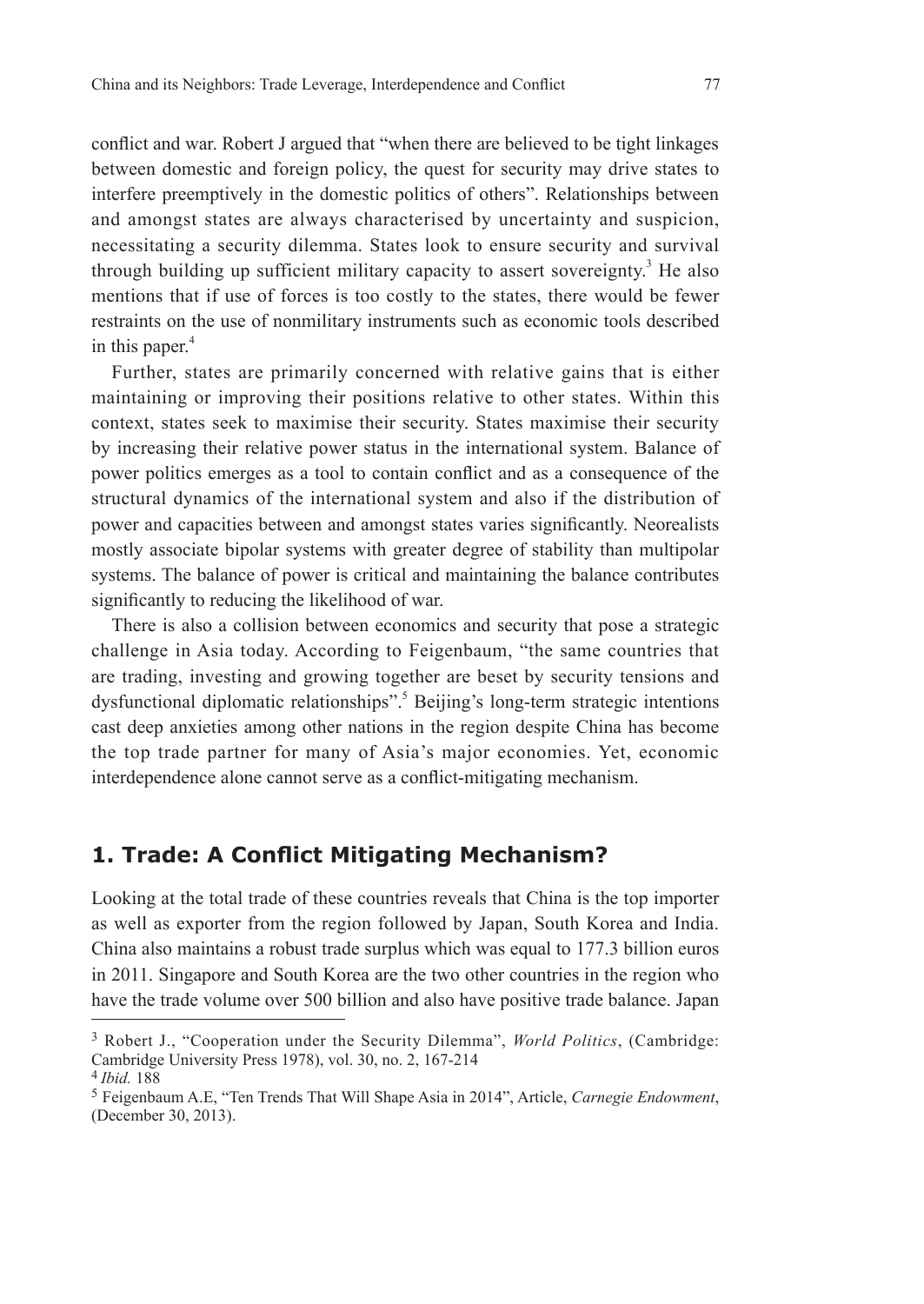is the second largest exporter and importer in the region and has been maintaining a positive trade balance until recently. However, since last two years, the import has outperformed export with 42.7 billion trade deficit starting from 2011. India is the fourth largest trader from the region with huge trade deficit of 110 billion euros in 2011, making additional burden to India's current account deficit which is close to six per cent of Indian GDP. Indian exports are about 16 per cent of China's total exports, which is equal to 1.3 trillion.

China is an export giant and ranked number one in world's total exports since 2009, a huge climb from being number eight in 1997. Among the regional players, Vietnam, Malaysia and Singapore are more dependent on China for exports than others. The ratio of imports of these countries from China was 21 per cent, 10.1 per cent, and 14.8 per cent respectively in 2009. China's imports from the region rose more swiftly than its exports to the region, which resulted in its growing trade deficit with East Asian countries. In 1997, China enjoyed a trade surplus of US\$12.7 billion while in 2009, it had a deficit of US\$275 billion from the region.

As China grows fast and trade relations with its neighbours grow bigger, the phenominon may lead to situation where China uses its trade strength against its partners as a political tool or some of its trade partners may invoke trade interdependence as a deterrence agaist China. This national strength will be dependent on the import volume or export volume of a particular country. If a country is a large importer, it might possess power as a buyer. Power will increase with the size of the market in the importing country, or with the size of exports from an exporting country.<sup>6</sup> Such power can sometimes be coercive if a large buyer suddenly uses the refusal of purchases as a threat for political concession from a target country.<sup>7</sup> So in this sense, China has accumulated lot of strength that it can leverage upon other states from the region. Or one can explain the assertiveness of China in the South China Sea and in the East China Sea with the economic significance of the Sea, both in terms of energy and as a sea route seems to emerge as a major factor driving Chinese perceptions in the region.

As expalnied by Matsuro, The idea that economic interdependence reduces the propensity for conflict is also deeply rooted in historical thought.<sup>8</sup> In 1748, Baron de Montesquieu observed, "peace is the natural effect of trade. Two nations who differ with each other become reciprocally dependent; for if one has an interest in buying, the other has an interest in selling; and thus their union is founded on

<sup>6</sup> Chen IT, "Balance of payments and power: assessing China's global and regional interdependence relationship" *International Relations of the Asia-Pacific*, (Oxford University Press, 2014) doi:10.1093/irap/lcu00

<sup>7</sup> Lampton, D.M., *The Three faces of Chinese Power: Might, Money, and Minds*, (Berkeley: University of California Press, 2008).

<sup>8</sup> Mastro Oriana. S., "The Problems with the Liberal Peace in Asia," *Survival*, Volume: 56, issue 6, (April /May 2014), 129-158.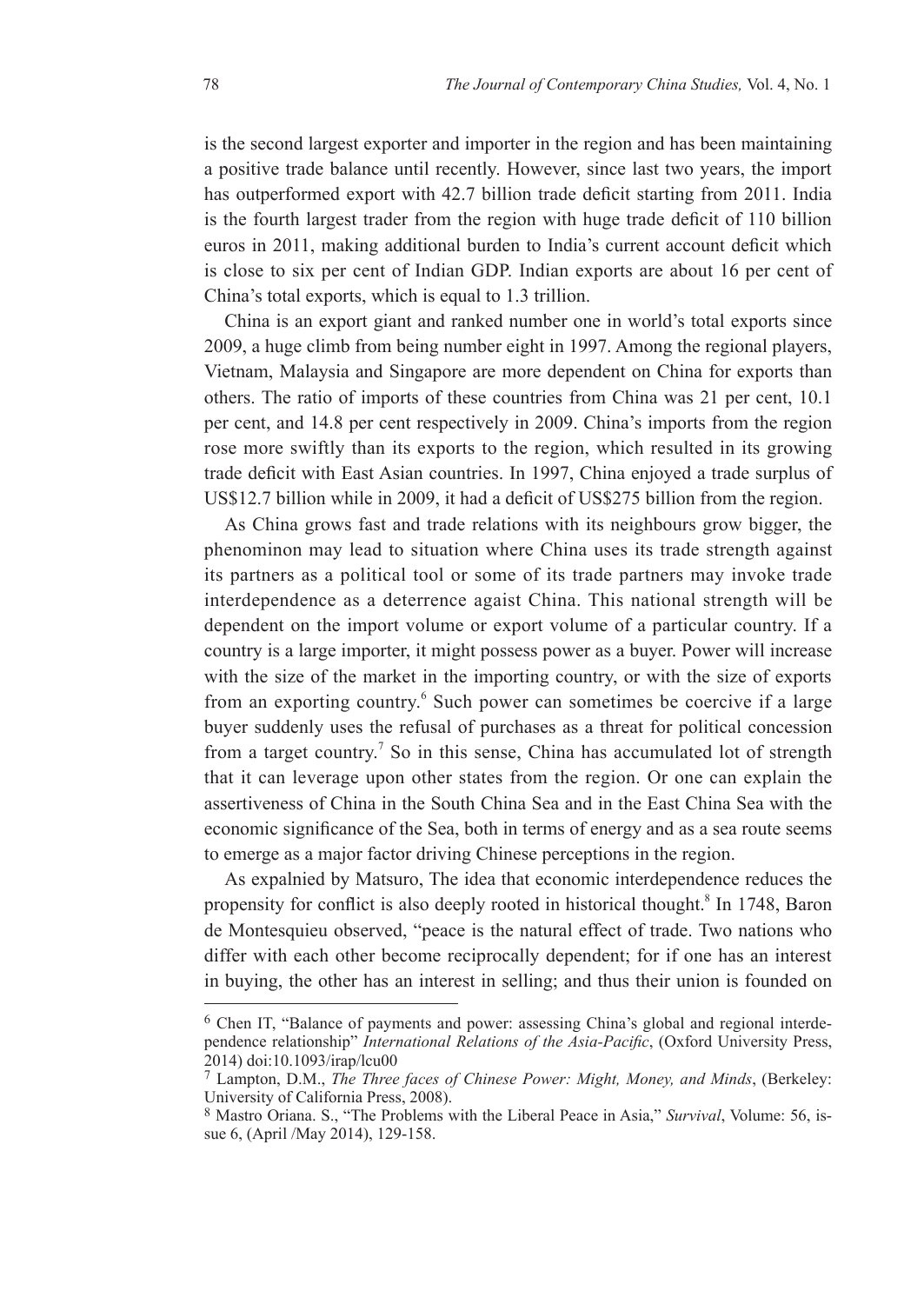their mutual necessities".<sup>9</sup> Kant E, posited in his 1795 essay Perpetual Peace that international commerce, international institutions and democratic governance were necessary for world peace.<sup>10</sup> The case for free trade in nineteenth-century Britain was argued on moral terms, specifically that free trade not only created economic prosperity but also would ensure peace to the empire.<sup>11</sup>

There are also paralels being drawn comparing the current situation in East Asia to early  $20<sup>th</sup>$  century Europe. Britain and Germany went to war in 1914 even though they had close economic ties — much as China and Japan have now. Then, as now, there was a regional military buildup by Germany to become a naval power to compete with Britain, similarly what China is currently doing, competing with US and Asian countries. The argument is that economic interdependence may not prevent conflict under all conditions but may prevent from escalating to a full scale war. Understanding the complex connection between economic factors and conflict is not just an academic exercise; economic liberalism continues to shape critical military and security policies, especially that of countries like US and European countries. China is too moving in that direction.

Some International Relations (IR) scholars argue that in recent decades in particular, the iternational system has undergone a change in the degree of interdependence as a result of globlisation. This economic interdependence affects international behaviour. However,academics have not reached a consensus on whether and how trade prevents conflicts. There are other factors beyond economics that can too influence a country's behavoiur. For example, two countries may not fight because of factors such as their domestic political system like democracy, though they trade heavily or perhaps countries only trade heavily with countries they do not expect to go to war.<sup>12</sup>

## **2. Economic Dependence and State Leverage**

This section looks at the Chinese trade dependence on the region and Chinese ability to leaverage foreign policy and security decisions of other countries in the region by using trade as a tool. Gartzke E and Quan Li argue that interdependence

<sup>9</sup> Montesquieu Baron de., "Of Commerce in Different Governments, of Laws in Relation to Commerce, Considered in its Nature and Distinctions", *The Spirit of Laws*, book 20, Chapter four, (1748)

<sup>10</sup> Kant E., *Perpetual Peace: A Philosophical Sketch*, (London: George Allen and Unwin LTD, 1795).

<sup>11</sup> Trentmann F., *Free Trade Nation: Commerce, Consumption and Civil Society in Modern Britain*, (New York: Oxford University Press, 2008)

<sup>12</sup> Mastro Oriana. S., "The Problems with the Liberal Peace in Asia," *Survival*, Volume: 56, issue 6, (April /May 2014), 129-158.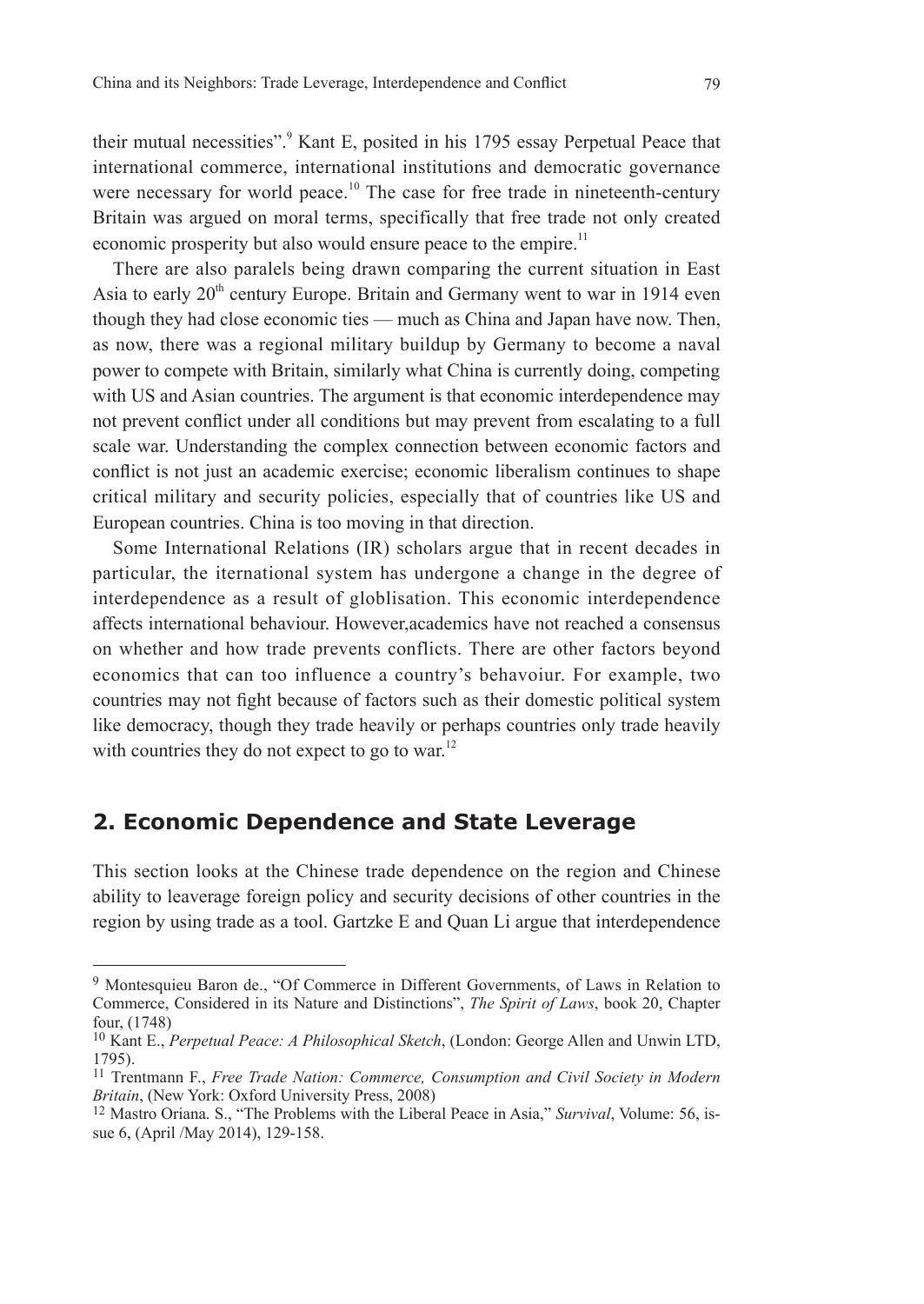is really complex. Economic linkages involve interactions at the systemic, dyadic, and national levels that are by themselves intricate. The political permutations of economic linkages further amplify complexity. By referring to Mansfield and Pollins, McMillan, Gartzke and Quan Li elaborate that how economics matters to political processes is ultimately an empirical question, but a question with significant analytical prerequisites. $13$ 

Therefore, to analyse the trade interdependence I, consider China's trade, imports and exports with select Asian countries as well as each of these countries' dependence on China for their exports and imports. I calculate the interdependence as the proportion of bilateral trade to each state's total trade (trade share).

$$
Tradeshare_i = \frac{(imports_{ij} + exports_{ij})}{(imports_i + exports_i)} = \frac{trade_{ij}}{trade_i}
$$

The concentration of trade share in a single partner is argued to represent vulnerability and might be indicative of political manipulation. Trade share seeks to measure the political importance of a given trading relationship; relative to trade with a state's other partners.<sup>14</sup>

China's trade relations particularly with East Asian countries are manifold higher compared to other trade regions such as EU or North America. The figures reveals that Japan tops as the biggest trade partner of China from the Asian region, though both countries have been at logger heads over various political and boundary issues. South Korea is the second biggest trade partner of China with a total trade of 184 billion euros, contributing seven per cent of China's total trade. India ranks fourth amongst the other Asian trade partners of China. While in case of India, China owns the top spot as the largest trading partner. China almost contributes to  $1/10<sup>th</sup>$  of India's total trade. A huge negative trade balance however, indicates that China's exports to India are much greater than India's exports to China. Hence, China serves as a better import market rather than an export one for India.

<sup>13</sup> Gartzke, E.and Quan Li, "Measure for Measure: Concept Operationalization and the Trade Interdependence-Conflict Debate" *Journal of Peace Research*, 40 (5, 2003), 553–571.

Mansfield, E. Pollins, B., "Interdependence and International Conflict: A Conceptual and Empirical Overview", in Edward Mansfield & Brian Pollins, eds, New Perspectives on Economic Exchange and Armed Conflict. (Ann Arbor: MI: University of Michigan Press, 2003): 1–28 ; McMillan, Susan M. "Interdependence and Conflict", Mershon International Studies Review, Volume 41-1 (1997),33–58

<sup>14</sup> Gartzke, E.and Quan Li, "Measure for Measure: Concept Operationalization and the Trade Interdependence-Conflict Debate" *Journal of Peace Research,* 40 (5, 2003), 553–571.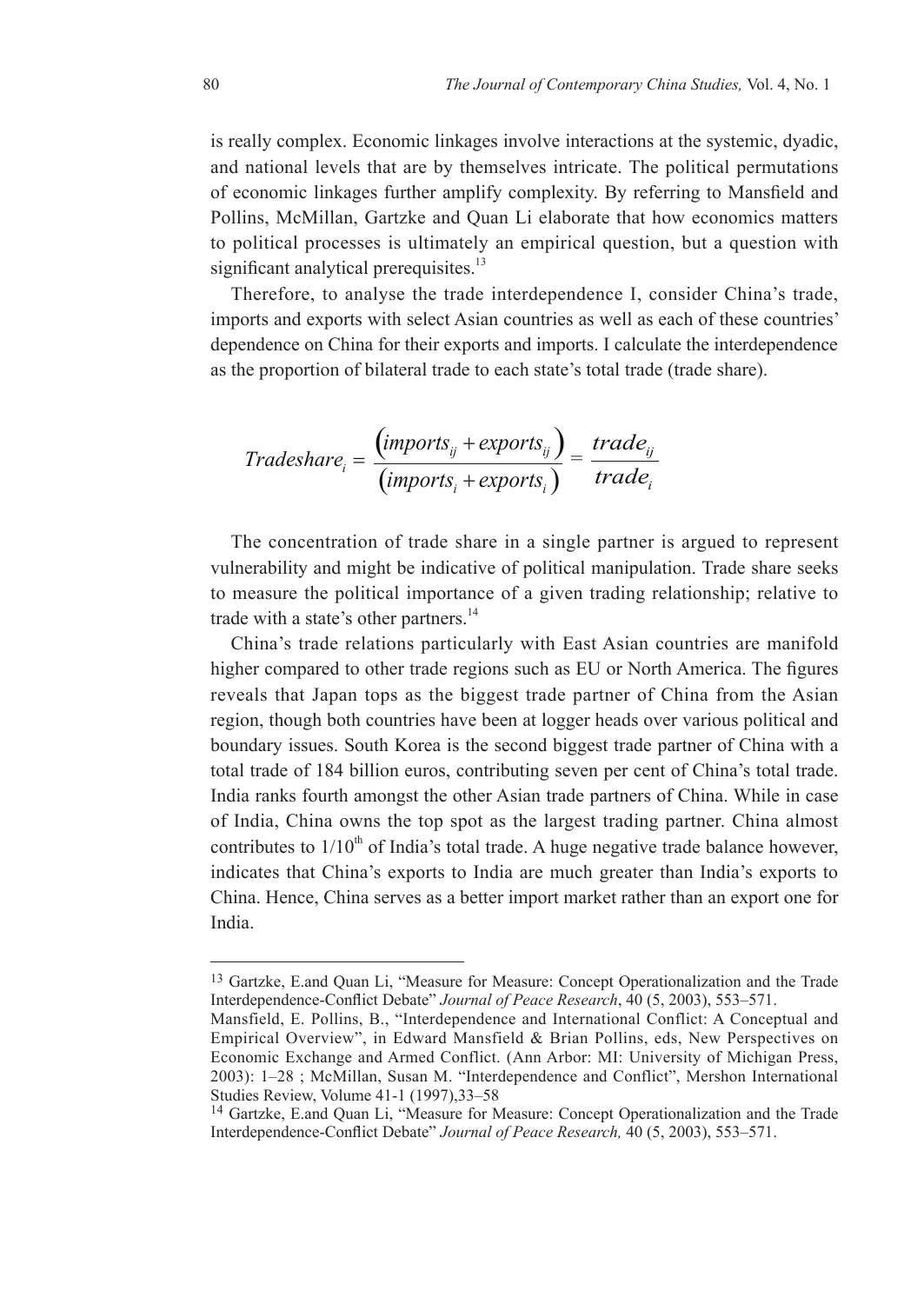China's all weather friend and ally, Pakistan, occupies the  $10<sup>th</sup>$  position with the total trade of about seven billion euros, while India's trade with Pakistan is just 1.5 billion. Comparing China with India, it is evident that China's trade with Asian countries is much higher when compared to the trade of India or Japan. This is a crucial factor that will determine how events pan out in the Asian region with a growing economic clout of China. China's dependence on the region for its trade is about 31.4 per cent of China's global trade. Japan, Korea, India and all East Asian tigers including Vietnam are huge export markets for Chinese goods. As in the case of total trade, Japan, South Korea and India are the largest export market for Chinese commodities from the region. The combined market share of these three countries for Chinese commodity exports constitute about 15 per cent of China's total exports.





China's exports of 304 billion euros worth of commodities to the region constituted about 23.6 per cent of its global exports in 2011 and India depends on the region for about 25.6 per cent of its global exports. Though, this part of Asia is a huge market for China, the trade data shows that China's contribution is comparatively low in the domestic markets of each individual country in terms of their total imports. Also for exports, China is much more dependent on advanced economies in Europe and America. China's export to small economies of South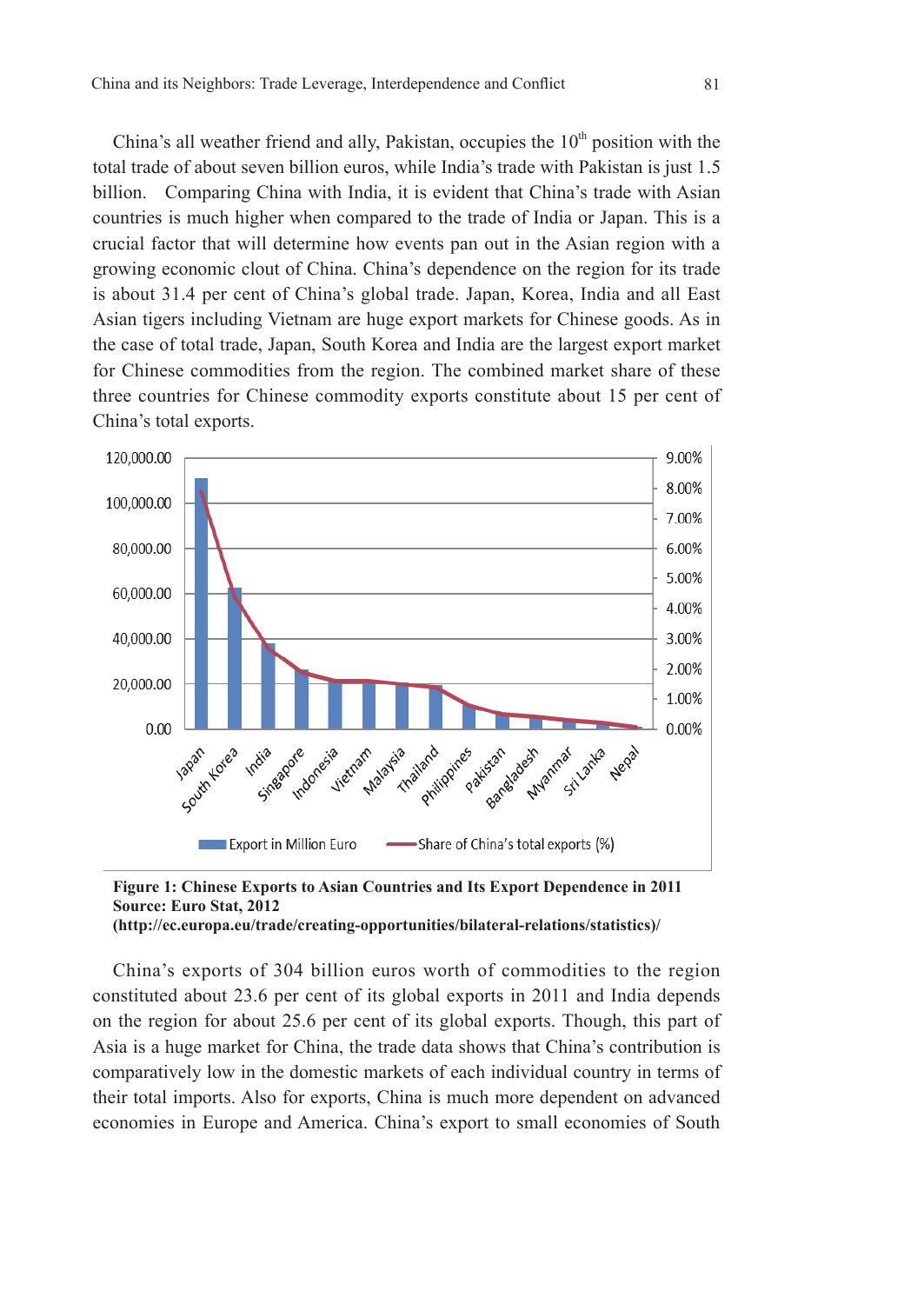and South East Asia is comparatively low. However, the recent trade facilitation measures by China show that it is working in the direction to improve its export market in smaller countries such as Nepal, Sri Lanka and Myanmar through various measures including financial assistance and investments in these countries.

One way to interpret the data is, China does not have much leverage in its export to Asian countries that can be used to settle the political disputes or to bring peace in China's favour. Particularly the individual countries in South East Asia cannot bargain with China as their imports from China are relatively weak. External export control is another way to flex muscles. The control can be powerful when the exports are strategic items or scarce natural resources. China used this tool as an informal embargo on rare-earth exports to Japan during the 2010 Diaoyu/Senkaku crisis. In this case, China used its dominant position in export to settle the political crisis. The confrontation between China and Japan in September 2010 over the detention of the captain and crew members of a Chinese fishing vessel by Japanese coastguard resulted in a number of retaliatory measures by China. The most controversial among them was the halting of shipment of rare earths and related material to Japan. This was a rare case of a country, taking an economic measure to solve a political dispute by using rare earth materials as a strategic weapon.

## **3. Case Study: Territorial Dispute in East China Sea and Rare Earth Embargo -2010**

Even prior to this informal embargo on rare-earth exports to Japan during the 2010 Diaoyu/Senkaku crisis, Chinese experts and nationalist who are aware of the importance of REEs were anguishing over loss of China's national wealth at low rates to its rival countries such as Japan, South Korea and Western countries. Xu Guangxian, China's "Father of Rare Earths," has been vocal to build up strategic reserves of rare earths in China. On November 02, 2009 in an interview to China Economy Times, Xu, complained publicly that Japan and South Korea have built up stockpiles, which are enough for 20 years of consumption by taking advantage of low market prices of Chinese over supply. He was pushing the government on policy issues and suggesting the major rare earth producers such as Baogang, Minmetals, and Jiangxi Copper to implement the stockpiling. He also criticised the government's inability to prevent smuggling of Chinese natural resources to Japan, claiming that Japan gets approximately 20 per cent of its rare earths from China's black market.<sup>15</sup>

<sup>15</sup> Rare Element Resources Ltd., "Chinese rare earth expert calls for immediate stockpiling", (November 3, 2009) http://www.stockhouse.com/companies/bullboard/t.res/rare-element-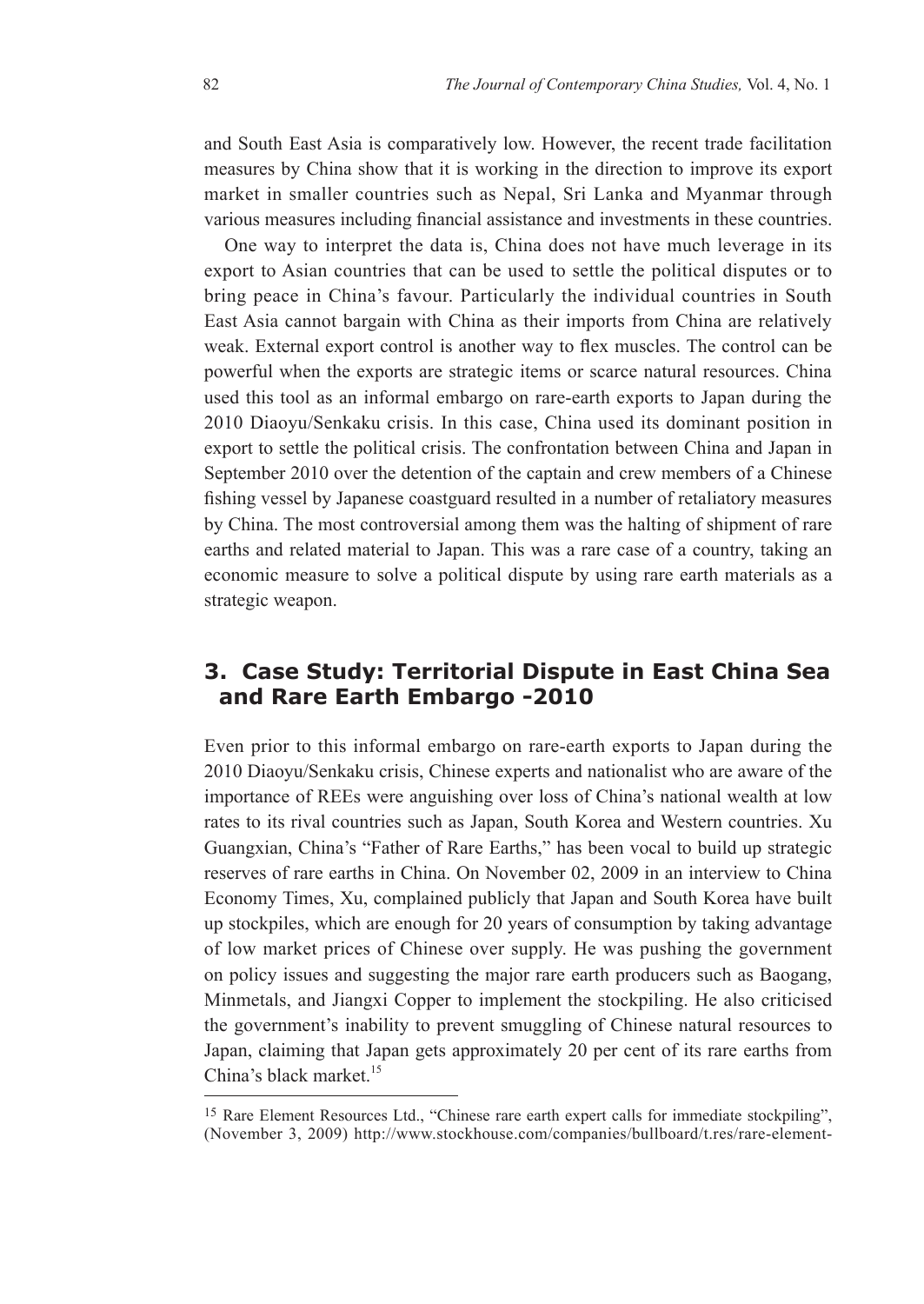Rare earths were traded freely and at a discounted price on the global market before the mid-2000s. Since 2006, however, China-the world's leading RE producer, gradually tightened export restrictions on Rare Earths. China has become the largest country of rare-earth deposits, producer, consumer and an exporter. There is a growing demand-supply gap because of dearth of any other major supplying nation. China's imposition of export restrictions on several rare earth metals, on the grounds that it needs the higher quantities for its clean energy, and high-tech sectors, is squeezing an already starved market.

The data shows that starting from 2006 China has started to restrict the export of these minerals and along with pushing the average price per kgs upward reaching at its peak of US\$ 171.39 per kg in 2011. It was reported at that time, the average price of some heavy rare earths went up to 800 per cent. Though the price level has moderated currently, it would be difficult to reach at least the 2010 price level as China is strictly monitoring the production and consolidating the industry.



**Figure 2: Japan's import of REs from China and the world (1990-2013) Source: UNCOMTRADE database 2014**

The diplomatic standoff with Japan started with the arrest of Chinese fishing crew and the captain by Japanese coastguard on September 07, 2010. Initially, China was cautious and had taken a restraint approach mainly through diplomatic

resources-ltd?postid=16449736 (searched date: August 18, 2013)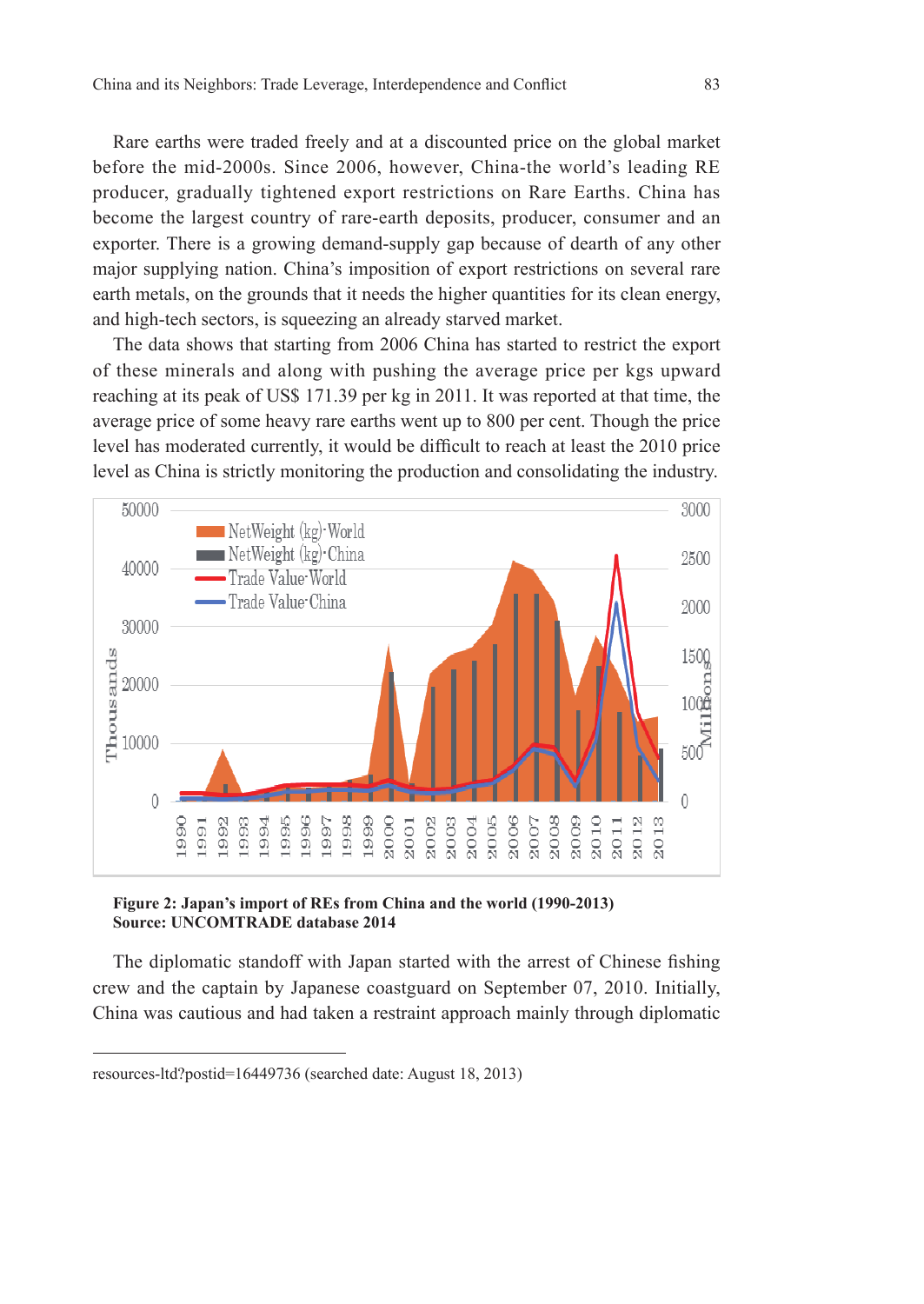channels and were expecting the release of its citizens as early as possible. In Beijing, the Foreign Ministry's spokesperson Jiang Yu told the media that China was "seriously concerned over the Japanese action" and had "made solemn representations with Japan." Jiang reiterated China's historic claim to sovereignty over the area and demanded that Japan's Coast Guard refrain from taking socalled "law-enforcement activities" in Chinese waters.

It was reported that Chinese regulators urgently summoned the presidents of China's rare earth companies to a secret meeting in Beijing. It was informed to the mining executives that the Chinese Government was about to halt all shipments of rare earths to Japan and if any of their companies stepped up shipments to another country instead, allowing reshipment of rare earths from that country to Japan, then the company would lose its export license, which could mean financial ruin. The assembled executives were also warned against speaking to the news media about the coming embargo. Chinese Government trade statistics later showed that exports of rare earths to Japan dropped to almost zero during the embargo, which continued for two months. In addition to telling companies to halt exports, the Chinese Government had also instructed customs officials to stop any exports of rare earth minerals to Japan. China's customs agency had notified companies not allowing them to ship to Japan any rare earth oxides, rare earth salts or pure rare earth metals $16$ 

However, a spokesman for the Chinese MOFCOM denied that any embargo had been imposed. Later, Chen Deming, China's commerce minister, also dismissed that any embargo was in place, suggesting that the country's rare earth exporters simultaneously developed feelings toward Japan that caused them to stop shipments. Mr Chen, the former governor of China's Shanxi province which also produces rare earth minerals might have been aware of the importance of these minerals and the dependence of Japanese companies to Chinese supply.

The action might have been taken by Chinese customs agents rather than as a formal trade embargo imposed by MOFCOM to give Beijing more negotiating room with Japan. Customs agency's halt of exports of rare earths without calling it an export ban carried political and legal advantages to China during the crisis. Imposing an unannounced embargo would have allowed China to ratchet up the pressure gradually on Japan to release the detained boat captain.<sup>17</sup>

Most important, the incident also shows the well-connected networks

<sup>16</sup> Bradsher, Keith, "World can't restrain China on rare earth", *Deccan Herald*, (March 19, 2012).

<sup>17</sup> Bradsher, Keith, "China Is Blocking Minerals, Executives Say", *New York Times* (September 23, 2010)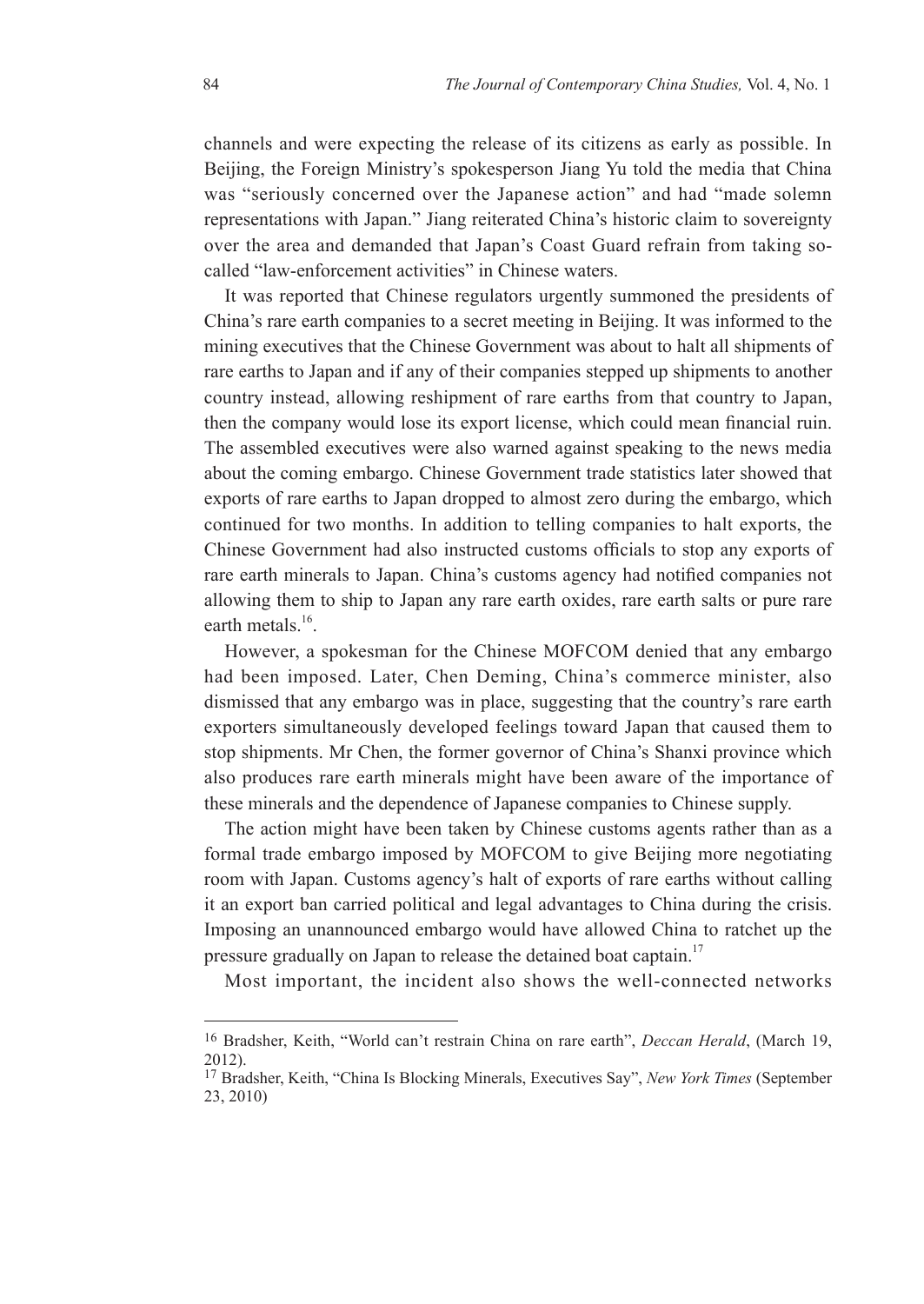among the state and state agencies; state owned and backed companies and private players. China's rare earths industry has the backing of the state and the communist party. The dramatic use of export restrictions to score a boundary dispute reveals the principal strategic benefit China owns by rare earths monopoly. Chinese dominance of REEs in the world market is a critical example of China's rise to the world power status, which is clearly the result of a long term strategic industrial policy. For China, geo-economic and geo-strategic competition remains closely linked and ultimately, the role of the state is to defend the ruling regime and enhance China's comprehensive national power.

The REE embargo episode had sent clear indication to the leaders around the world about growing doubt concerning Chinese real intentions and that a more powerful China might use its economic leverage or similar forms as a weapon. Given the critical reliance on rare earths for different military applications from missile to radars to satellites and promising new technologies, the exclusive reliance on China as a sole source of supply is a great risk. However, unlike in this case, Chinese capacity and willingness to use its economic strength to leverage political disputes may lead to countermeasures by other countries, which may not be in China's long-term strategic interests.



**Figure 3: Chinese Imports from Selected Asian Countries and Dependence in 2011 Source: Euro Stat, 2012 (http://ec.europa.eu/trade/creating-opportunities/bilateral-relations/statistics)/**

The Chinese action, involving rare earth minerals have escalated to a trade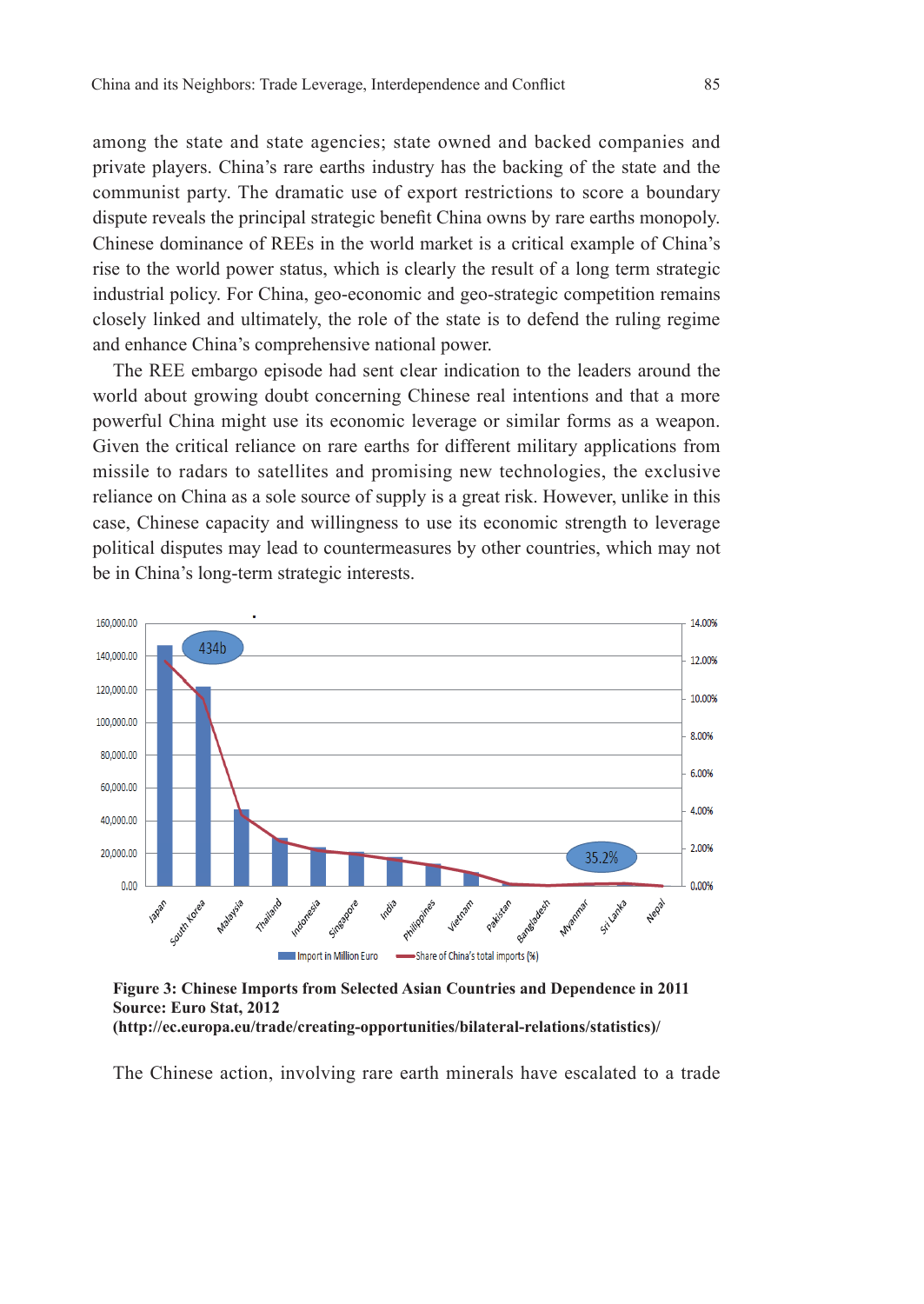dispute involving the US, EU and Japan resulting a WTO ruling against China.<sup>18</sup> Until recently, China typically sought quick and quiet accommodations on trade issues but the interruption in rare earth supplies is the latest sign from Beijing that Chinese leaders are willing to use their growing economic muscle.

Chinese import from the region was about 434 billion in 2011, constituting about 35.2 per cent of its total imports showing a clear difference with export share. Chinese import figures are more apparent and appealing if seen from other individual countries' perspective, which is exclusively dealt in next section. Japan ranks as the number one source of import for China from the region. China's imports from South Korea and Malaysia are also considerably high. China's import suggests that China is overly dependent on countries like Japan, Korea, Malaysia and Thailand. Chinese import from other countries in the region constitutes less than three per cent of its total imports. China's import from India stands at seventh position even below the smaller countries of the region such as Thailand, Singapore and Malaysia. The pure economic perspective suggests that China's role in the region is one of complete dominance. Moreover, it turns out that China is a valuable importer to the region and a big exporter to the Western world. In developing strong bilateral ties with almost all countries in the region, China has stamped its authority and will now look ahead and try to consolidate its position.

#### **4. Trade Dependence of Selected Asian countries on China**

Unlike the previous case of China's trade dependence, here I examine the trade dependence of select Asian economies on China. This is the most important matrix which gives a perspective of trade dependence of the Asian countries on China. The data reveals that any escalation of conflict in the region will be more damaging to these countries in relative trade terms than to China because of their trade dependence skewing towards China. China has become the number one export and import partner for many of these countries replacing either the US or Japan in recent years. As shown in Figure 4 ASEAN's trade share to the US and EU has continuously reduced since 2000 and on the contrary China's share has increased by leaps and bounds.

From the trade data, it can be inferred that in case of any conflict between China and Japan, most countries in the region would take a neutral position

<sup>18</sup> Mancheri N, " Does the WTO ruling against China on rare earths really matter?, *East Asia Forum* (October 30, 2014), http://www.eastasiaforum.org/2014/10/30/does-the-wto-rulingagainst-china-on-rare-earths-really-matter/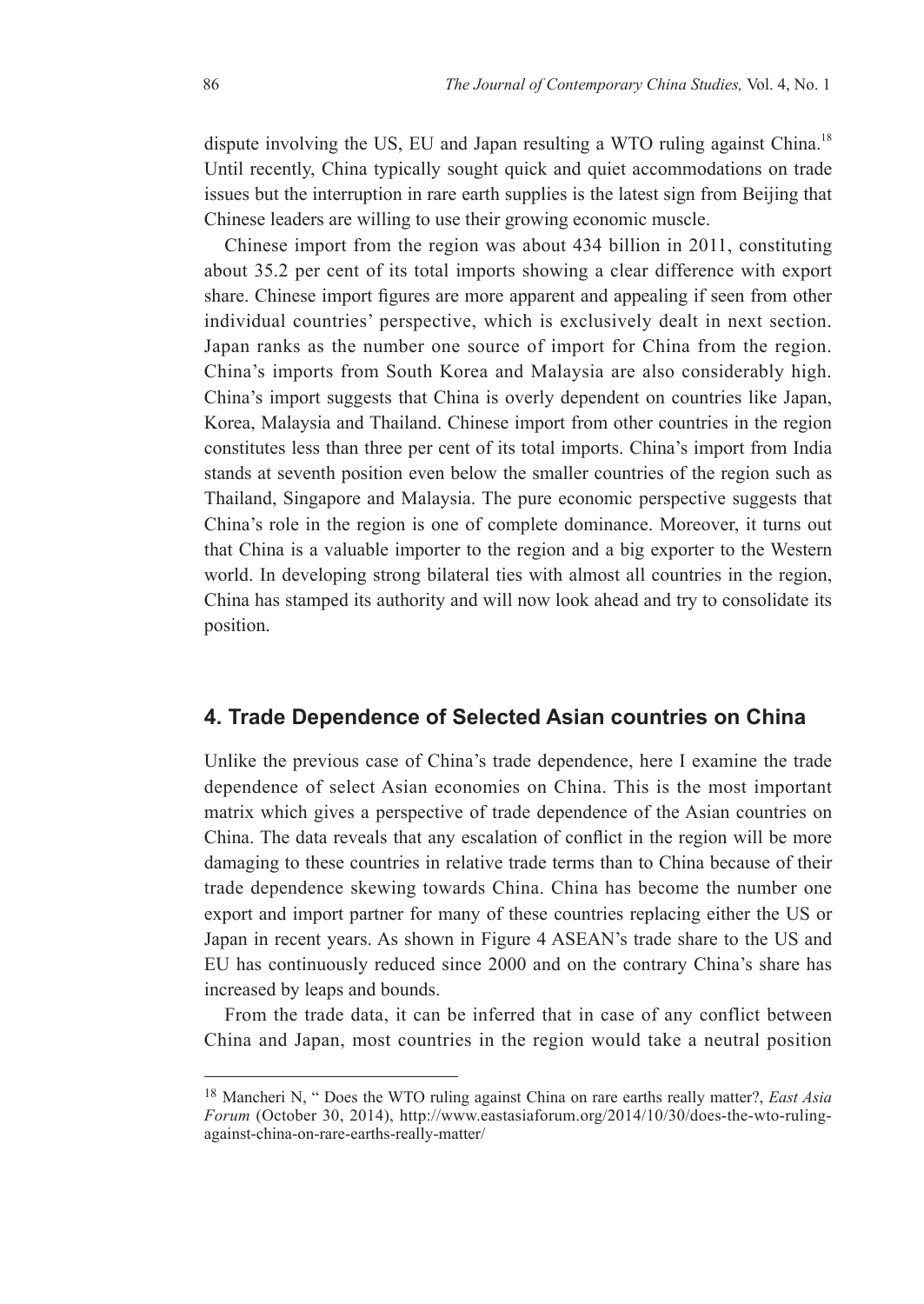fearing the risk of loss of billions worth of trade. However escalation of any conflict between China-Japan or China-South Korea over territorial disputes is remote as China has become the leading trade partner for these countries and China would be in a position to leverage this trade strength to influence the behavior of its trade partners in favour of China. The export dependence of these countries on China is remarkable as around 26 per cent of Japan's total exports and 31 per cent of Korea's exports go to China. These two biggest economies in the region also depend on China for about 18 per cent and 17 per cent of their imports. The crucial question is will any of them bet on these huge trade volumes over these tiny islets in East or South China Sea? As the developed countries in the Western hemisphere are in economic doldrums with declining demands in their imports, importance of emerging countries like India, China and ASEAN will increase many folds, making the conflict escalation too costly affair to afford. It is also evident that many countries in the South East Asian region largely depend on China, close to a quarter of their total trade, either originate or flow towards China, even though political relations have been going southward.

| Countries   | Total trade<br>with China | Share of exports to<br>China | Share of imports<br>from China |
|-------------|---------------------------|------------------------------|--------------------------------|
| Japan       | 257,750.6                 | 26.41                        | 18.57                          |
| South Korea | 184,504.6                 | 31.58                        | 17.07                          |
| Malaysia    | 67827.4                   | 29.61                        | 16.36                          |
| India       | 56129.7                   | 6.3                          | 12.1                           |
| Thailand    | 48,834.5                  | 18.43                        | 12.19                          |
| Indonesia   | 45,695.9                  | 16.70                        | 17.72                          |
| Singapore   | 47,565.2                  | 7.36                         | 10.76                          |
| Philippines | 24,326.5                  | 41.06                        | 26.71                          |
| Vietnam     | 30,320.4                  | 12.87                        | 31.82                          |
| Pakistan    | 7966.3                    | 8.83                         | 17.52                          |
| Bangladesh  | 6,228.2                   | 2.38                         | 23.14                          |
| Myanmar     | 4,904.9                   | 21.88                        | 37.29                          |
| Sri Lanka   | 3,861.                    | 1.12                         | 15.40                          |
| Nepal       | 989.4                     | 1.66                         | 27.21                          |

**Table 1: Trade dependence of Select Asian countries on China (Million Euro) Source: Euro Stat, 2012**

**(http://ec.europa.eu/trade/creating-opportunities/bilateral-relations/statistics)**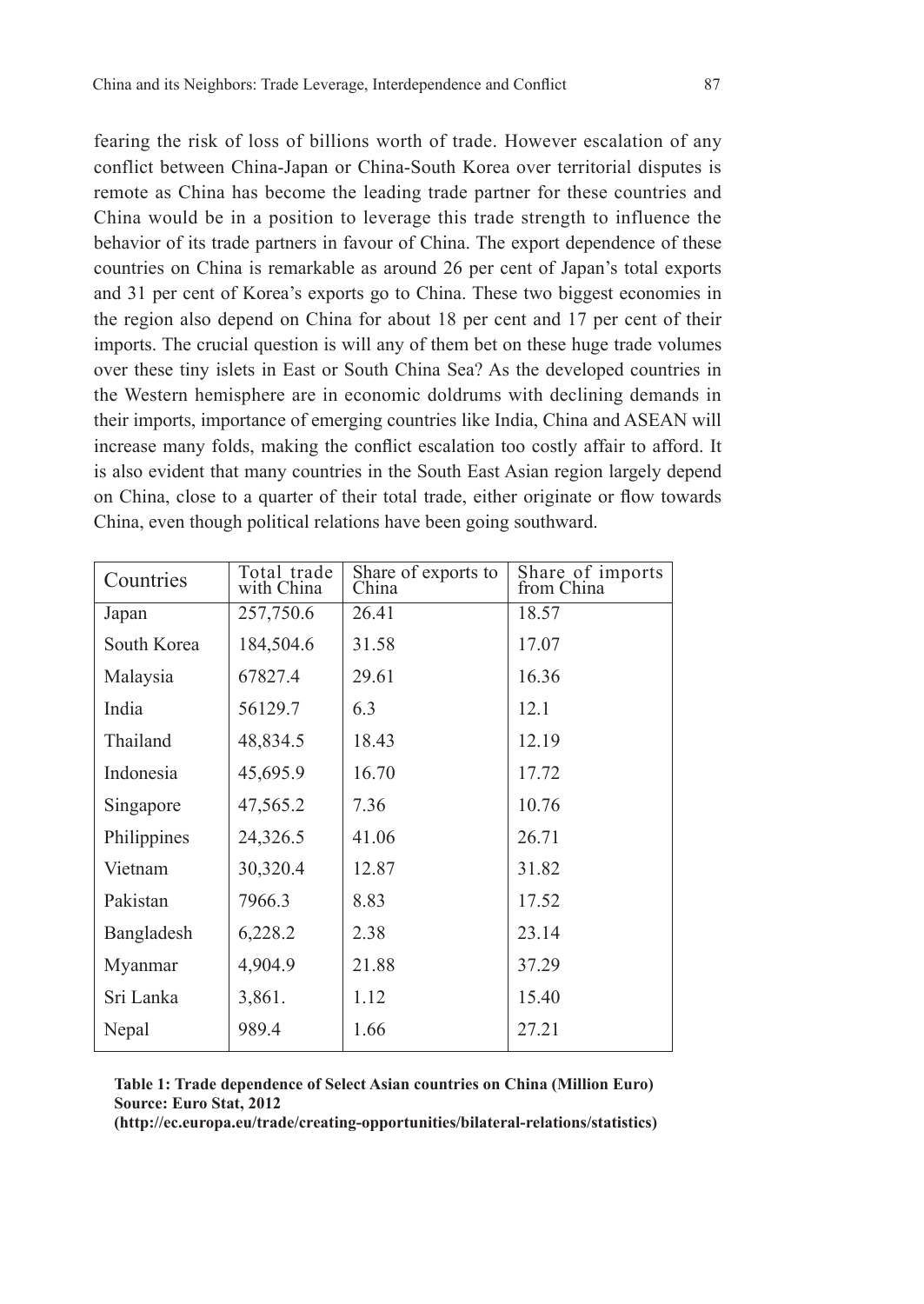$$
Column-3 = \sum_{ij} \frac{Xij}{Xiw} \times 100
$$

 (Country i's export to country j divided by country i's total exports to the world multiplied by 100)

$$
Column-3 = \sum_{ij} \frac{Mij}{Miw} \times 100
$$

 (Country i's import from country j divided by country i's total imports from the world multiplied by 100)



**Figure 4: China becomes ASEAN's Largest Trading Partner Source: Authors calculations on the basis of UNCOMTRDAE data base** 

Will this huge trade dependence between China and other countries in the region prevent conflicts from escalation? Some scholars argue so. For example, Richard Katz argued in Foreign Affairs that the conflict between China and Japan over the Senkaku did not escalate to a war because of 'mutual assured production,' or China needs to buy Japan's products as much as Japan needs to sell them.<sup>19</sup> Japan's total trade with China has tripled since 2000 rising by 30 per cent year-onyear to more than \$300 billion; from 1995-2001, increased shipments accounted for 45 per cent of overall growth in Japanese exports. Both China and Japan share a mutual trade relation as 60-70 per cent of goods imported by China from Japan

<sup>19</sup> Katz R., "Mutual Assured Production", *Foreign Affairs*, 92-4 (July/August 2013), 18-24.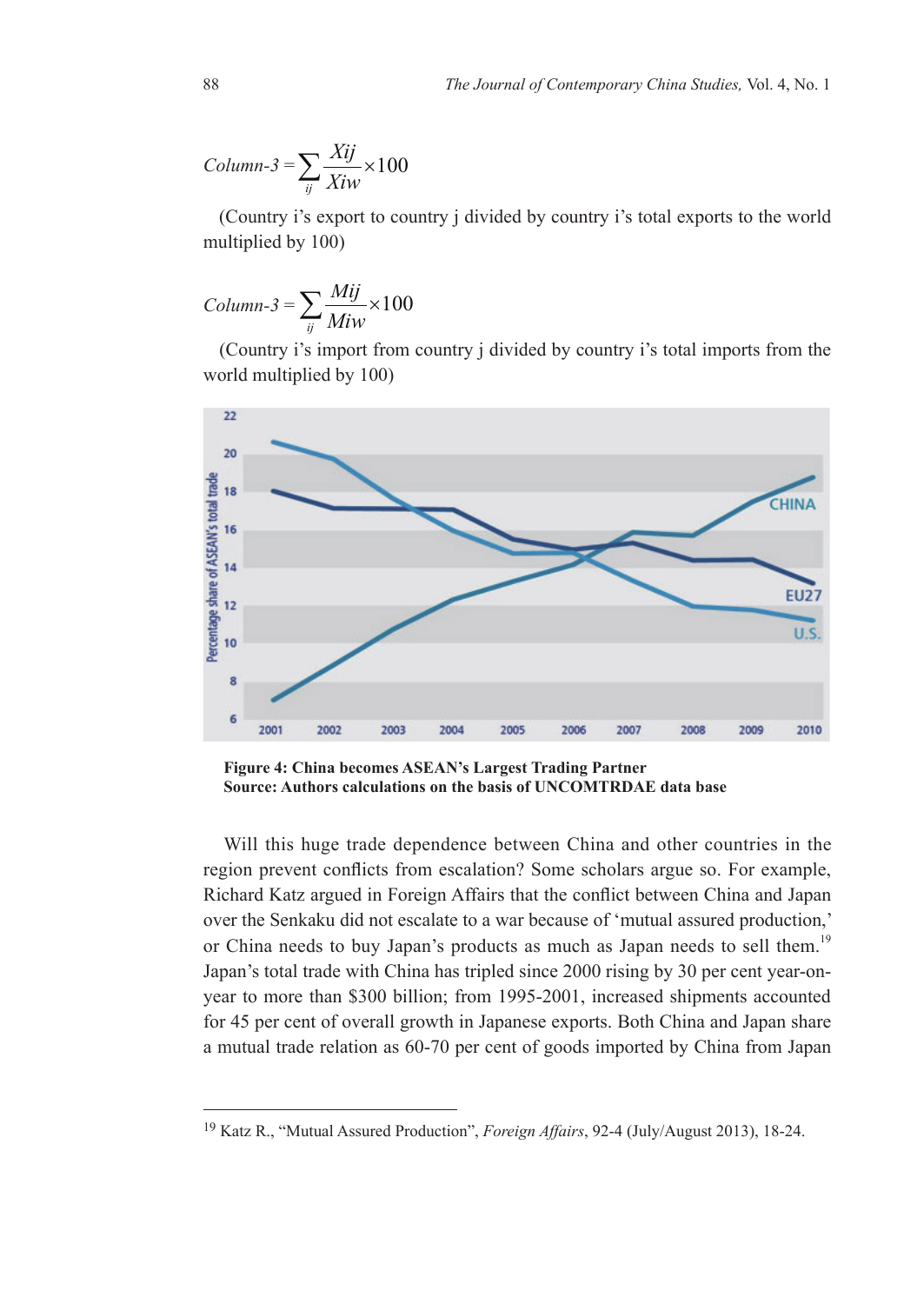comprises of machinery used to make China's own exports.<sup>20</sup>

Trade dependence also means that if one country overly depends on another either for exports or imports, it may give the rival a wedge in strategic matters. For example, Philippines a staunch US ally in the region with an unresolved territorial dispute depends on China for 41 per cent of its total exports and 27 per cent of imports. In spite of heightened tensions over territorial disputes in South China, culminating in prolonged standoff in Scarborough Shoal, trade between the Philippines and China grew by 32 per cent in 2011, reaching 30 billion in 2012. Whereas Philippine's export to the US was about 10 per cent of its total exports and imports was just about 6.4 per cent of its total imports. This over dependence of Philippines for its exports on China particularly agricultural products has proved to be a disaster.

Since 2009, Chinese vessels have been involved in aggressive behaviour in the South China Sea. The activities such as Chinese patrol boats attempting to ram a Philippine vessel and the April 2012 standoff between the Philippine patrol vessels and Chinese surveillance ships have been seen as a deliberate campaign of coercive diplomacy in the South China Sea. Moreover, China also resorted to economic measures to punish the Philippines for perceived encroachment in the Scarborough Shoal standoff. Chinese authorities kept-off Philippine bananas from entering China, allegedly due to pests, and began slowing inspections of papayas, mangoes, coconuts, and pineapples from the Philippines. Chinese mainland tourist agencies stopped sending groups to the Philippines, which as the third largest source of tourists, was a great blow to Manila. $^{21}$ 

## **5. The Relative Degree of Trade Intensity between China and Asian Countries**

The Relative Degree of Trade Intensity (RDTI) Index represents the strength of the trade ties between the two countries. The RDTI is a measure of county i's relative share in country j's import market or vice versa. For example, in the case of China's trade with Asian countries, it implicitly benchmarks China's trade performance in Asia against those of China's trade competitors. The bilateral export/import intensity index is found by adjusting a country's export ratio by means of the relative importance of its exports to the total imports of another country. The index was used by Kojima K (1964) and Drysdale P and Garnaut R (1982). To investigate the bilateral trade intensity of select Asian countries with

<sup>20</sup> *Ibid*.,22

<sup>21</sup> Mastro Oriana. S., "The Problems with the Liberal Peace in Asia," *Survival*, Volume: 56, issue 6, (April /May 2014), 129-158.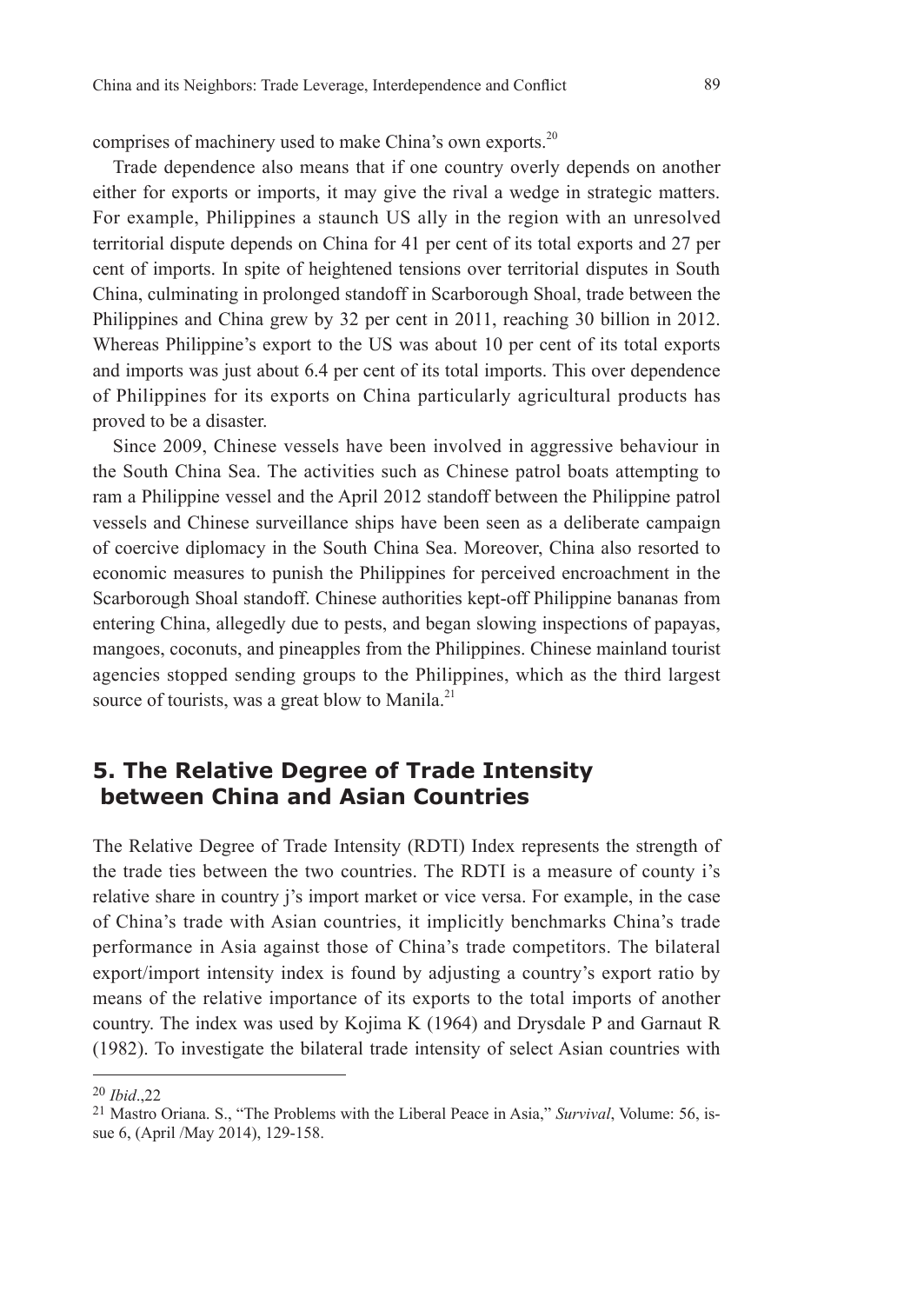China and vice-versa, the study uses three different proxies for bilateral trade intensity, following Frankel and Rose  $(1998)$ :<sup>22</sup>

$$
I_{ij} = \frac{X_{ij}}{X_i} \div \frac{M_j}{M_W - M_i}
$$

Where  $X_{ij}$  is country *i*'s exports to country *j* 

 $X_i$  is *i*'s total exports

 $M_j$  is *j*'s total imports

 $M_i$  is *i*'s total imports, and

 $M_w$  is total world imports.

An RDTI of 1.0 indicates country i is doing relatively better than its trade competitors in country j's market; an index number below 1.0 suggests country i's trade competitors are out performing in country j's market. An index number greater than 1 also indicates that the two nations have a comparatively strong trade relationship.

| Coun-<br>tries | <b>CHN</b>               | <b>JPN</b> | <b>ROK</b>             | <b>MAS</b> | <b>IND</b> | <b>THA</b> | <b>IDN</b> | <b>SGP</b> | PHL  | <b>VNM</b> | <b>PAK</b>               | <b>BGD</b>    | <b>LKA</b> | <b>NPL</b> |
|----------------|--------------------------|------------|------------------------|------------|------------|------------|------------|------------|------|------------|--------------------------|---------------|------------|------------|
| <b>CHN</b>     | $\overline{\phantom{a}}$ | 2.06       | 2.08                   | 1.48       | 0.91       | 1.30       | 1.15       | 0.99       | 1.50 | 1.80       | 0.94                     | 1.50          | 0.53       | 0.55       |
| <b>JPN</b>     | 2.06                     | ۰.         | 1.99                   | 1.98       | 0.46       | 2.66       | 2.80       | 1.16       | 2.36 | 2.30       | 0.60                     | 0.69          | 0.48       | 0.22       |
| <b>ROK</b>     | 2.08                     | 1.99       | $\qquad \qquad \cdots$ | 1.36       | 0.87       | 0.93       | 2.10       | 1.71       | 1.88 | 2.81       | 0.65                     | 1.33          | 0.47       | 0.13       |
| <b>MAS</b>     | 1.48                     | 1.98       | 1.36                   | ٠.         | 1.19       | 3.86       | 3.95       | 7.38       | 2.12 | 2.84       | 2.53                     | 2.09          | 1.31       | 1.02       |
| <b>IND</b>     | 0.91                     | 0.46       | 0.87                   | 1.19       | ۰.         | 0.77       | 2.26       | 1.48       | 0.46 | 1.08       | 1.39                     | 4.35          | 6.24       | 7.94       |
| <b>THA</b>     | 1.30                     | 2.66       | 0.93                   | 3.86       | 0.77       | ۰.         | 2.83       | 2.55       | 3.32 | 4.20       | 1.07                     | 1.73          | 1.49       | 0.98       |
| <b>IDN</b>     | 1.15                     | 2.80       | 2.10                   | 3.95       | 2.26       | 2.83       | ٠.         | 6.70       | 2.50 | 1.94       | 1.47                     | 2.88          | 1.60       | 0.10       |
| SGP            | 0.99                     | 1.16       | 1.71                   | 7.38       | 1.48       | 2.55       | 6.70       | ۰.         | 4.98 | 4.61       | 0.62                     | 2.85          | 3.91       | 0.54       |
| PHL            | 1.50                     | 2.36       | 1.88                   | 2.12       | 0.46       | 3.32       | 2.50       | 4.98       | ٠.   | 3.50       | 0.40                     | 0.44          | 0.14       | 0.09       |
| <b>VNM</b>     | 1.80                     | 2.30       | 2.81                   | 2.84       | 1.08       | 4.20       | 1.94       | 4.61       | 3.50 | ۰.         | 6.61                     | 0.46          | 0.39       | 0.36       |
| <b>PAK</b>     | 0.94                     | 0.60       | 0.65                   | 2.53       | 1.39       | 1.07       | 1.47       | 0.62       | 0.40 | 6.61       | $\overline{\phantom{a}}$ | 6.96          | 6.80       | 0.13       |
| <b>BGD</b>     | 1.50                     | 0.69       | 1.33                   | 2.09       | 4.35       | 1.73       | 2.88       | 2.85       | 0.44 | 0.46       | 6.96                     | $\sim$ $\sim$ | 1.88       | 0.09       |
| <b>LKA</b>     | 0.53                     | 0.48       | 0.47                   | 1.31       | 6.24       | 1.49       | 1.60       | 3.91       | 0.14 | 0.39       | 6.80                     | 1.88          | ٠.         | 0.07       |
| <b>NPL</b>     | 0.55                     | 0.22       | 0.13                   | 1.02       | 7.94       | 0.98       | 0.10       | 0.54       | 0.09 | 0.36       | 0.13                     | 0.09          | 0.07       | --         |

#### **Table 2: The Matrix of Bilateral Trade Intensity Index of Select Asian Countries Source: Authors calculations on the basis of UNCOMTRDAE data base**

<sup>22</sup> Kojima K, "The Pattern of International Trade among Many Countries," *Hitotsubashi Journal of Economics*, 5-1 (1964), 16- 36.Drysdale, P. and Garnaut, R, "Trade Intensities and the Analysis of Bilateral trade Flows in a Many Country World: A Survey," *Hitotsubashi Journal of Economics*, 22 (2, 1982), 62-84;Frankel J.A. and Andrew K. Rose, "The Endogeneity of the Optimum Currency Area Criteria," *The Economic Journal*, 108 (July 1998), 1009-1025.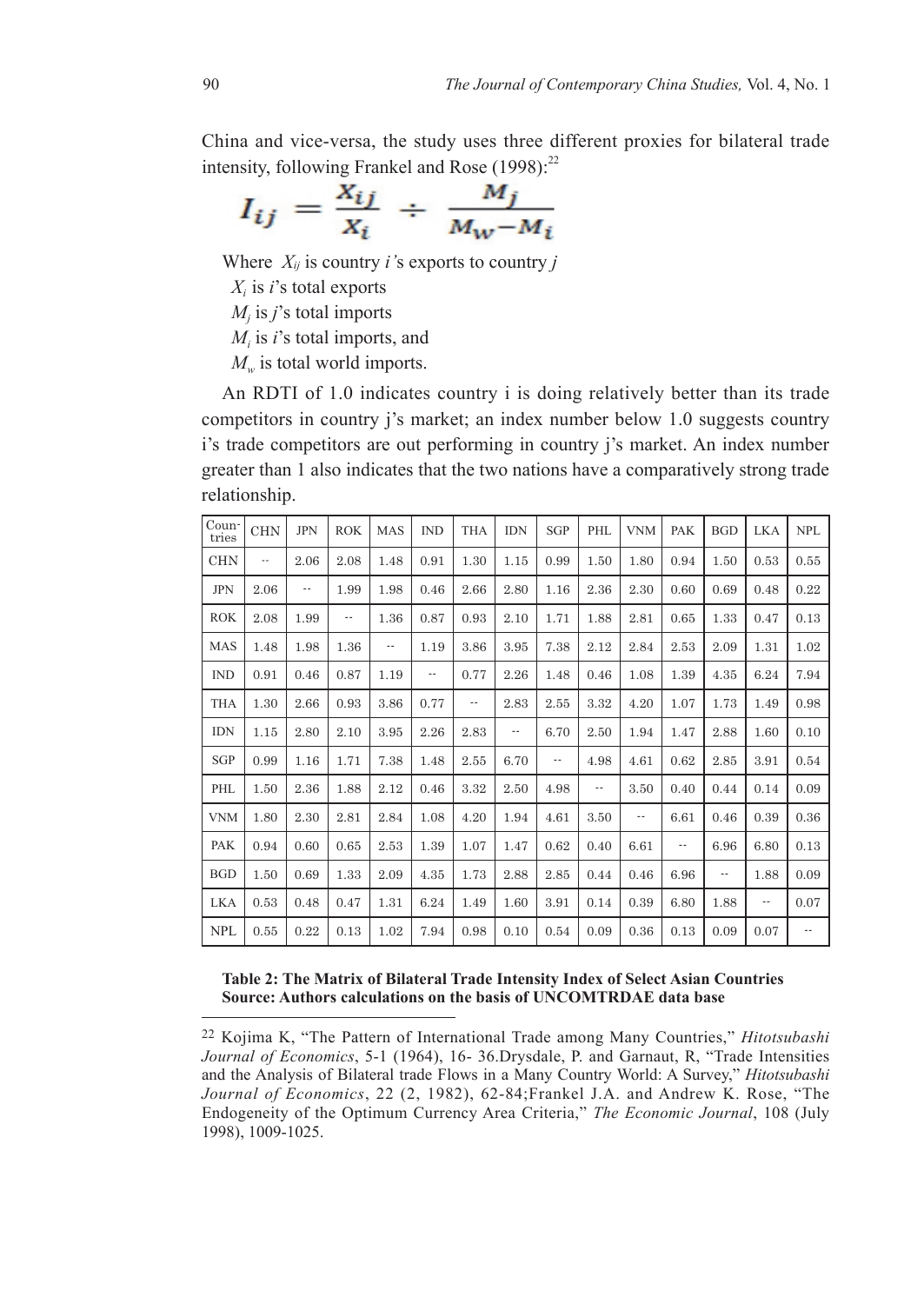## The degree of trade intensity index is a clear indication of bilateral ties between countries in the region. From table-3, it is evident that for the stronger countries in the region like Japan, South Korea, Malaysia and a few others, the export to China is stronger (intensive) than the imports from China. Though, the region represents a considerable share in China's exports in terms of intensity, China's imports from the region is more intensive compared to China's total imports. As China becomes the huge market for these countries for selling their goods, China's relative power as buying nation also increases enabling China to dictate terms with most of these countries. The pure economic perspective suggests than China's role in the region is one of complete dominance. In developing strong bilateral ties with almost all the countries in the region, China has stamped its authority and will now look ahead and try to consolidate its position.

How this over dependence for trade on China can affect the behaviour of Asian countries? For example, China being Malaysia's largest trading partner, whereby its export to China amounts to 30 per cent of its total exports and about 17 per cent of its total imports. In 2012, the Chinese Embassy in Kuala Lumpur was the second-largest issuer of Chinese visas in the world. This huge dependence on China for its trade has compelled Malaysia to compromise its position on the South China Sea disputes.

It was reported that on March 26, 2013, that People's Liberation Army Navy (PLAN) conducted a major naval exercise in the South China Sea, close to what China calls Zhengmu Reef, which is known as Beting Serupai in Malay. It's some 80 kms away from Malaysia and 1,800 kms from the Chinese mainland. This was one of the biggest expeditions of PLAN with four vessels led by the PLAN's latest amphibious landing ship, the Jinggangshan. While serving as a sign of China's rising assertiveness, the exercise was also notable for the distinct lack of a visible public reaction from Malaysia. Neither the Malaysian Prime Minister nor the Foreign Ministry has made even the most perfunctory statement on the matter. In contrast to how such exercises are greeted in Hanoi and Manila, the Malaysian public response has been a deafening silence.<sup>23</sup> So what explains Malaysia's muted reaction to this overt demonstration of China's growing power? In August 2012, ASEAN failed to reach a consensus on a joint statement for the first time in 45 years of its history, because the chair, Cambodia was pressured by China to block any mention of the South China Sea disputes in the joint statement. Cambodia is largely dependent on China for economic aid; in 2011 alone the amount of foreign investment pledged to Phnom Penh by China was 10 times greater than that promised by the US.

<sup>23</sup> Shahriman, L., "Why Malaysia isn't afraid of China (for now)", *The Strategist* - The Australian Strategic Policy Institute Blog, (April 24, 2013)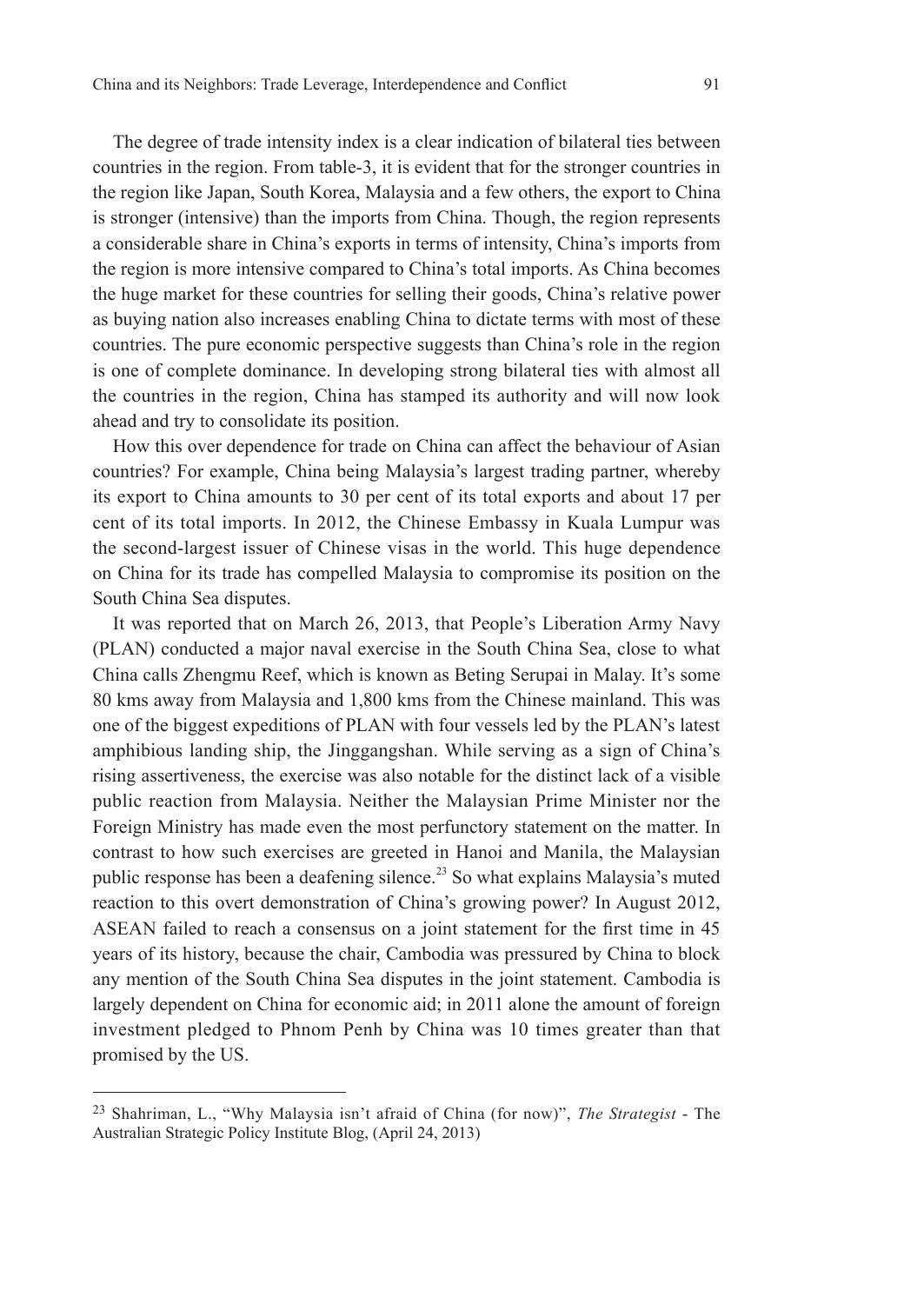This shows that other ASEAN nations will also eventually follow the Malaysian way as their economic ties with Beijing become more intensive. This soft stand of ASEAN members on China was evident in the ASEAN-Japan Commemorative Summit Meeting held in Tokyo in December, 2013. It was reported that despite a significant diplomatic effort, Prime Minister Abe failed to get a more coveted rebuke from ASEAN on China's recent imposition of a unilateral Air Defense Identification Zone (ADIZ) in the East China Sea. The lack of an ADIZ condemnation is not surprising as ASEAN remains divided on how much  $-$  if at all – it should prod China on its increasing assertiveness towards its regional neighbours.<sup>24</sup>

Facing complex and evolving strategic circumstances—particularly China's ever-growing power and assertiveness, countries in the region are reinvigorating themselves with new partnerships with countries from the region as well as from outside like the US. Though, in the recent past relations of countries like Japan, Korea, Vietnam and Philippines have deteriorated with China yet most of the Southeast Asian states have maintained cordial links with Beijing despite their reservations about China's regional behaviour. Indonesia, Malaysia and Thailand are even tentatively developing defense and security links with China.

### **6. Implications at Large**

The implications of this economic over dependence on China, an aspiring hegemonic power will be multi-faceted. Continued occurrence of Chinese assertiveness in the region such as declaration of ADIZ, naval maneuvering in East and South China Sea or the continued infiltrations in Indian border areas may become routine affairs. China may again use its trade power as a bargaining chip by selectively restricting exports or banning imports. No country from the region will be in a position to take a particular side if a bilateral confrontation or conflict occurs between China and an individual country from the region as the economic benefit for doing so will be higher than taking a side. Therefore, most of the countries would take a neutral stand. Some smaller countries like Cambodia or Laos even may align with China.<sup>25</sup> China remains an important player even in smaller countries like Bangladesh and Vietnam where India and Japan have a strong strategic hold. As a result these countries might choose to remain evenhanded as taking sides would be detrimental to their business. In effect, the

<sup>24</sup> Miller J. B., "Japan Doubles Down on ASEAN", *The Diplomat,* (December 23, 2013), at http://thediplomat.com/2013/12/japan-doubles-down-on-asean/ (searched date: January 23, 2014)

<sup>25</sup> Cambodia and Laos are large recipients of China's aid.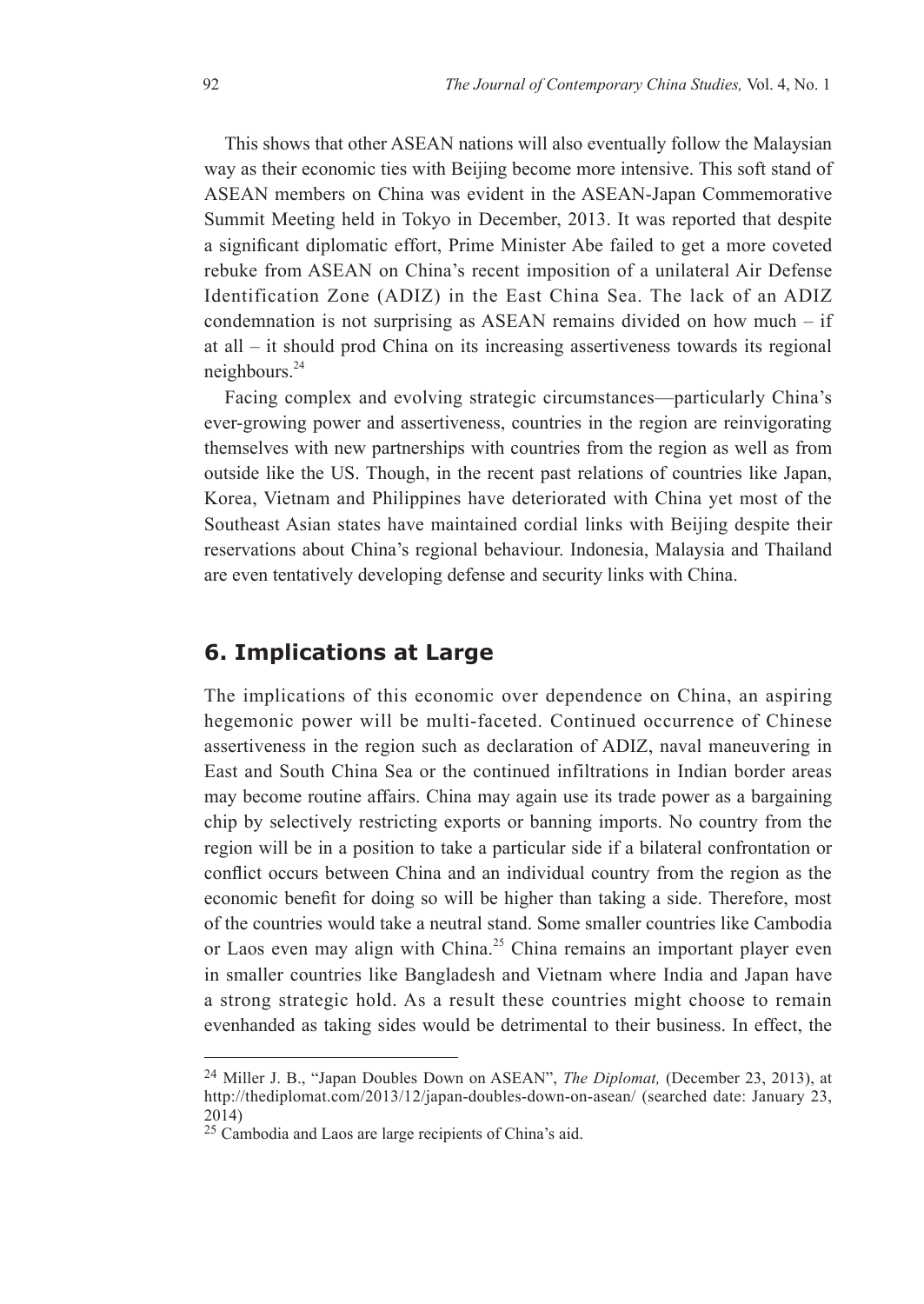trade relations of China neutralize all the soft power capabilities that India and Japan possess in the region.

For Japan, the increasing economic relations of China with Asian countries will have multifaceted implications. China has become the largest trade partner for many Asian countries replacing Japan. This is a crucial factor that will determine how events pan out in the Asian region with a growing economic clout of China. It can be inferred that with the declining trade relationship, the political importance of Japan to others from the region will also become less important. As shown in the article, if a conflict arise between China and Japan, most countries in the region would take a neutral position fearing the risk of loss of billions worth of trade and economic aid. However escalation of any conflict between China and Japan over territorial disputes is remote. The export dependence of Japan on China is around 26 per cent of Japan's total exports and about 18 per cent for imports. Also, 60-70 per cent of goods imported by China from Japan comprises of machinery used to make China's own exports. China needs to buy Japan's products as much as Japan needs to sell them.

This is remarkable and the crucial question is will any of them bet on these huge trade volumes over these tiny islets in East China Sea? However, as the economic strength of China increases, it would be in a position to leverage this economic strength to influence the behavior of its trade partners including Japan in its own favor. The economic dominance of China over region will give China the power to influence the domestic policies of other countries, what US has enjoyed for a long time and China will now look ahead and try to consolidate this position. The best strategy for Japan to counter this Chinese clout would be to increase the defense cooperation, economic aid and strategically important targeted investment in South and South East Asian countries. Instead of China+1 strategy, Japan should consider others as equal to China and should revise the policies in future as ASEAN+ China or India+ China.

Another argument is that trade dependence may prevent the bilateral conflicts form dangerous escalation. The cost of war is extremely high replacing the huge benefit from mutual trade that has actually helped the countries from the region to march towards prosperity. Given this, the more the two countries benefit from trade, the more they have to lose in the case of a war, and therefore both strive to avoid one. This argument assumes societies receive salient economic gains from trade, serious conflict among states disrupts trade, and decision makers take these two things into account.<sup>26</sup> Therefore, the People's Republic of China's (PRC's) emergence as a major trading power is not a zero sum concept from the

<sup>26</sup> Mastro Oriana. S., "The Problems with the Liberal Peace in Asia," *Survival*, Volume: 56, issue 6, (April /May 2014), 129-158.